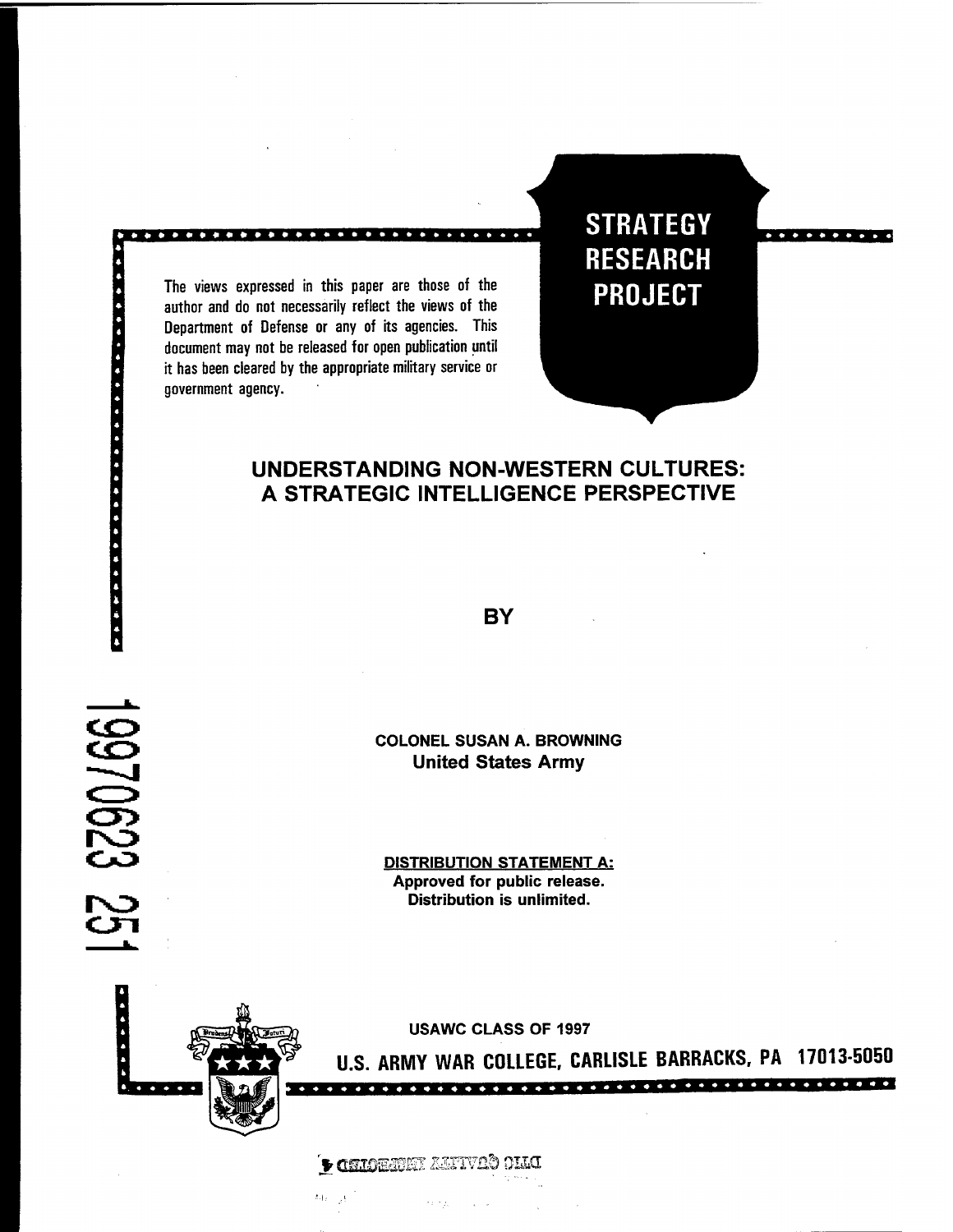**DISTRIBUTION STATEMENT A: Approved for public release. Distribution is unlimited.** 

USAWC STRATEGY RESEARCH PROJECT

### **UNDERSTANDING NON-WESTERN CULTURES:**

### **A STRATEGIC INTELLIGENCE PERSPECTIVE**

**By** 

COL Susan A. Browning

Dr. H. Richard Yarger Project Advisor

The views expressed in this paper are those of the author and do not necessarily reflect the views of the Department of Defense or any of its agencies. This document may not be released for open publication until it has been cleared by the appropriate military service or government agency.

> U.S. Army War College Carlisle Barracks, Pennsylvania 1701 **3**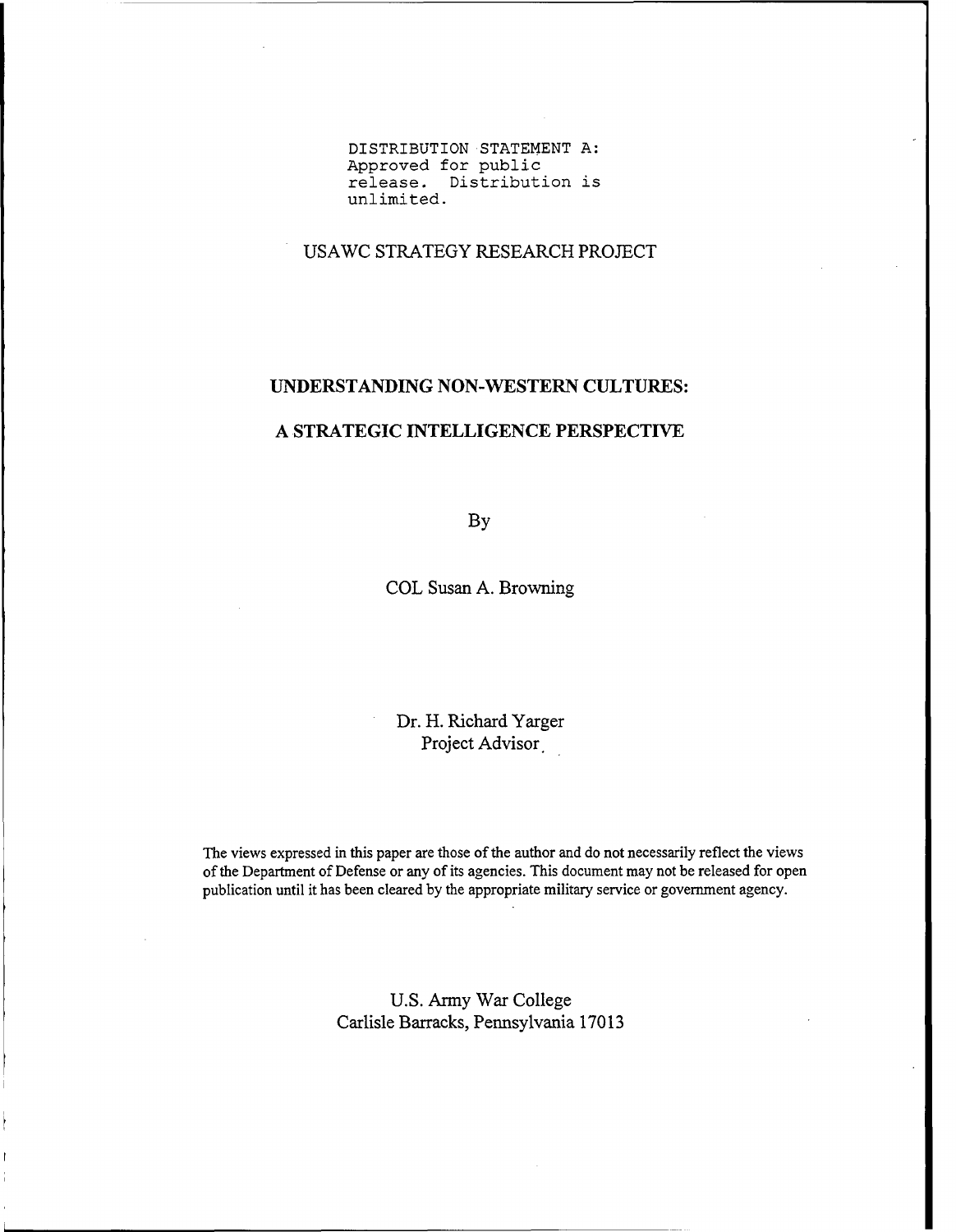### **ABSTRACT**

|        |                                                                          | AUTHOR: Susan A. Browning (COL), USA |                              |  |  |
|--------|--------------------------------------------------------------------------|--------------------------------------|------------------------------|--|--|
| TITLE: | Understanding Non-Western Cultures: A Strategic Intelligence Perspective |                                      |                              |  |  |
|        | FORMAT: Strategy Research Project                                        |                                      |                              |  |  |
| DATE:  | 9 April 1997                                                             | PAGES: 27                            | CLASSIFICATION: Unclassified |  |  |

With the containment of the Soviet threat, there has been a resurgence of ethnic consciousness and cultural values throughout the non-Western world. Given that non-Western societies comprise two-thirds of the world's population, their cultural perspectives will define conflict and instability in the Twenty-First Century. In the new world order, culture divergence promises to be the major challenge to United States intelligence. Therefore, the Intelligence Community must reassess its Cold War paradigm relative to a multi-polar world of smaller, but no less lethal threats. The effectiveness of technology-based collection systems, designed for the conventional battlespace, will be challenged by adversaries fiom different cultures with irregular and asymmetrical views of conflict. At the same time, a more transparent cultural divide between the West and non-West will require a greater emphasis on analyzing potential adversaries' actions and intentions. Therefore, a new culturally-based intelligence paradigm will be required. This paper examines the nature of this change and suggests an approach to defining a new intelligence paradigm.

iii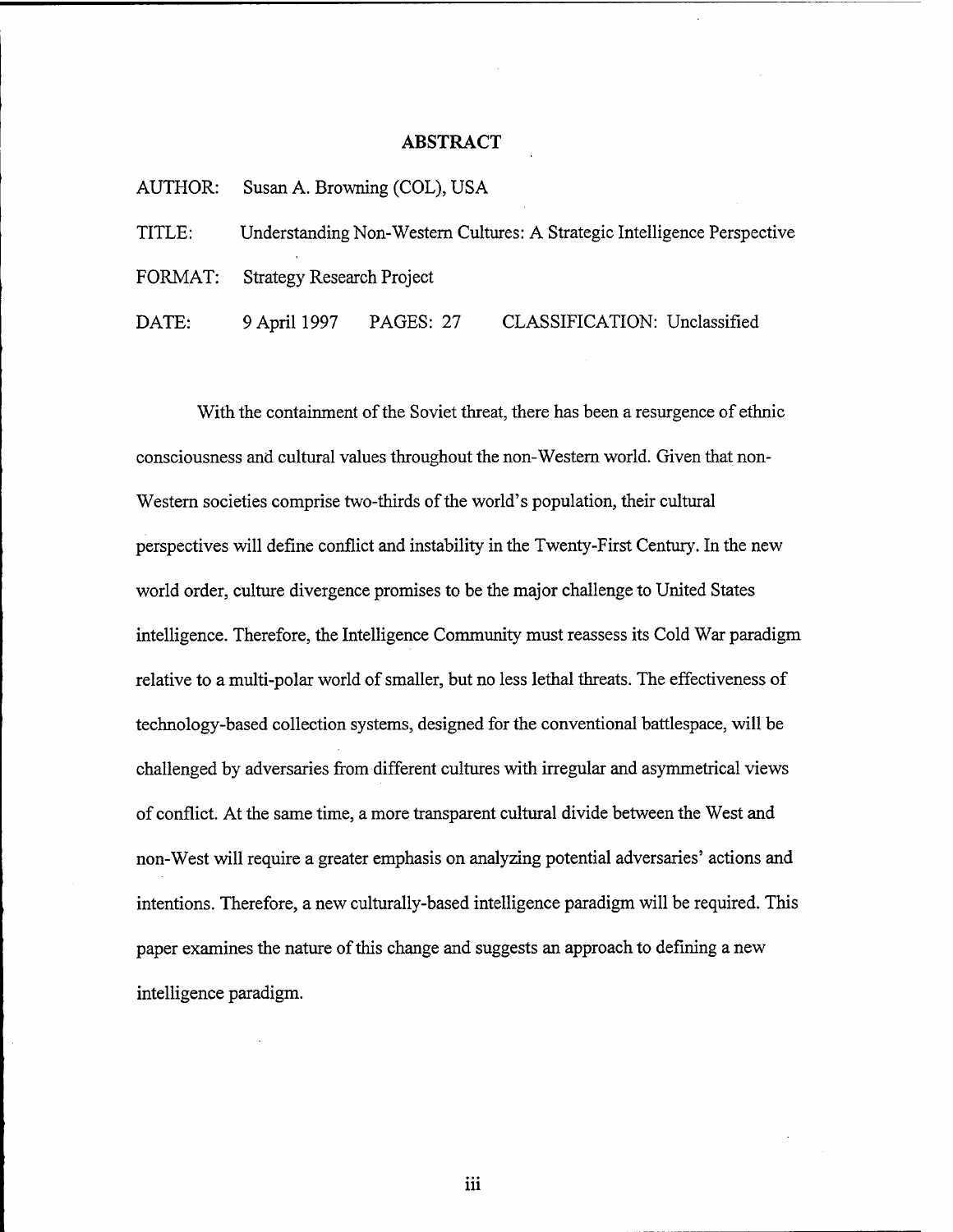## TABLE OF CONTENTS

 $\ddot{\phantom{a}}$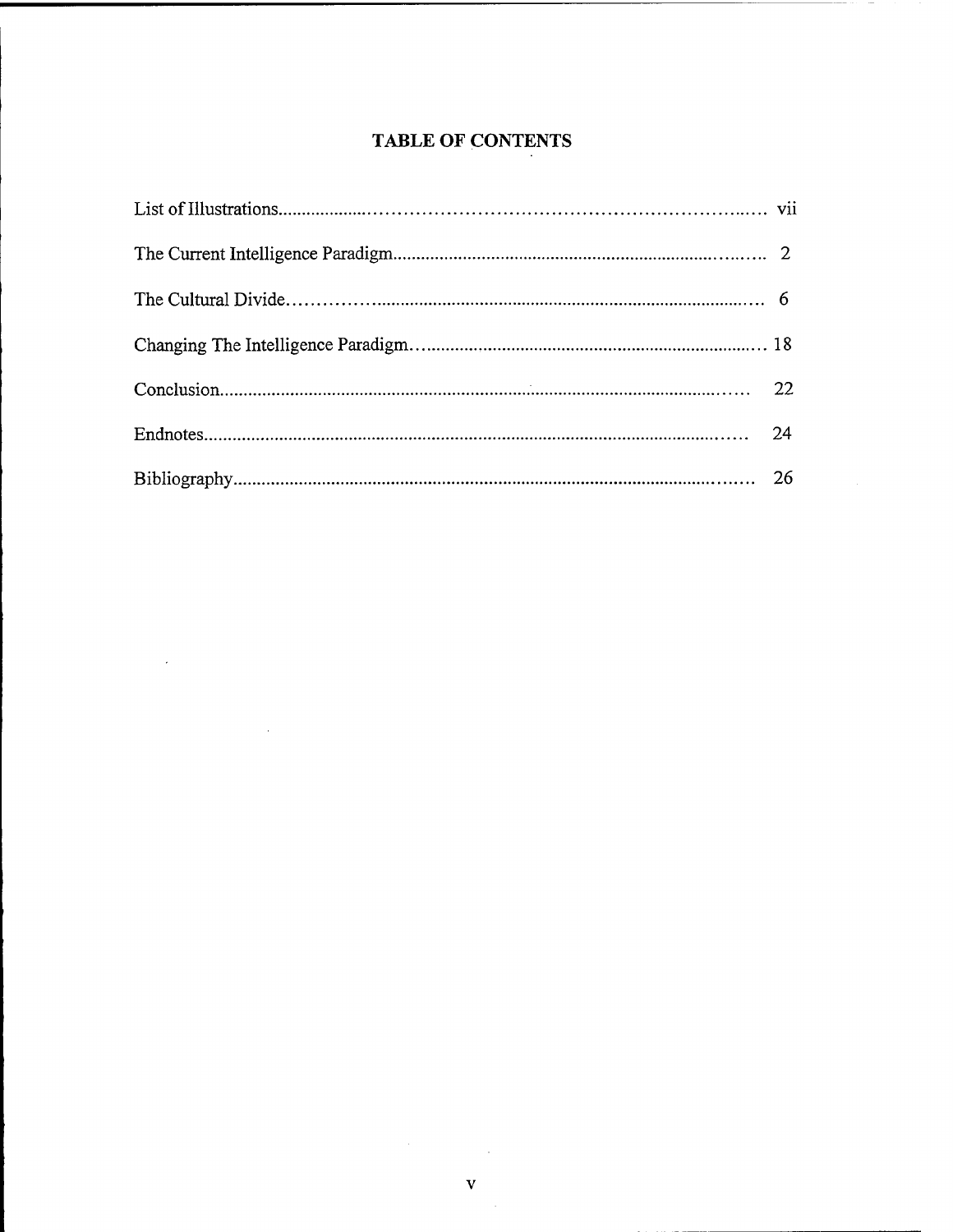## **LIST OF ILLUSTRATIONS**

 $\label{eq:2} \mathcal{L} = \mathcal{L} \left( \mathcal{L} \right) = \mathcal{L} \left( \mathcal{L} \right)$ 

 $\label{eq:2.1} \frac{1}{\sqrt{2}}\sum_{i=1}^n\frac{1}{\sqrt{2}}\sum_{i=1}^n\frac{1}{\sqrt{2}}\sum_{i=1}^n\frac{1}{\sqrt{2}}\sum_{i=1}^n\frac{1}{\sqrt{2}}\sum_{i=1}^n\frac{1}{\sqrt{2}}\sum_{i=1}^n\frac{1}{\sqrt{2}}\sum_{i=1}^n\frac{1}{\sqrt{2}}\sum_{i=1}^n\frac{1}{\sqrt{2}}\sum_{i=1}^n\frac{1}{\sqrt{2}}\sum_{i=1}^n\frac{1}{\sqrt{2}}\sum_{i=1}^n\frac$ 

| Figure |  |
|--------|--|
|        |  |
|        |  |

 $\mathcal{L}^{\text{max}}_{\text{max}}$  and  $\mathcal{L}^{\text{max}}_{\text{max}}$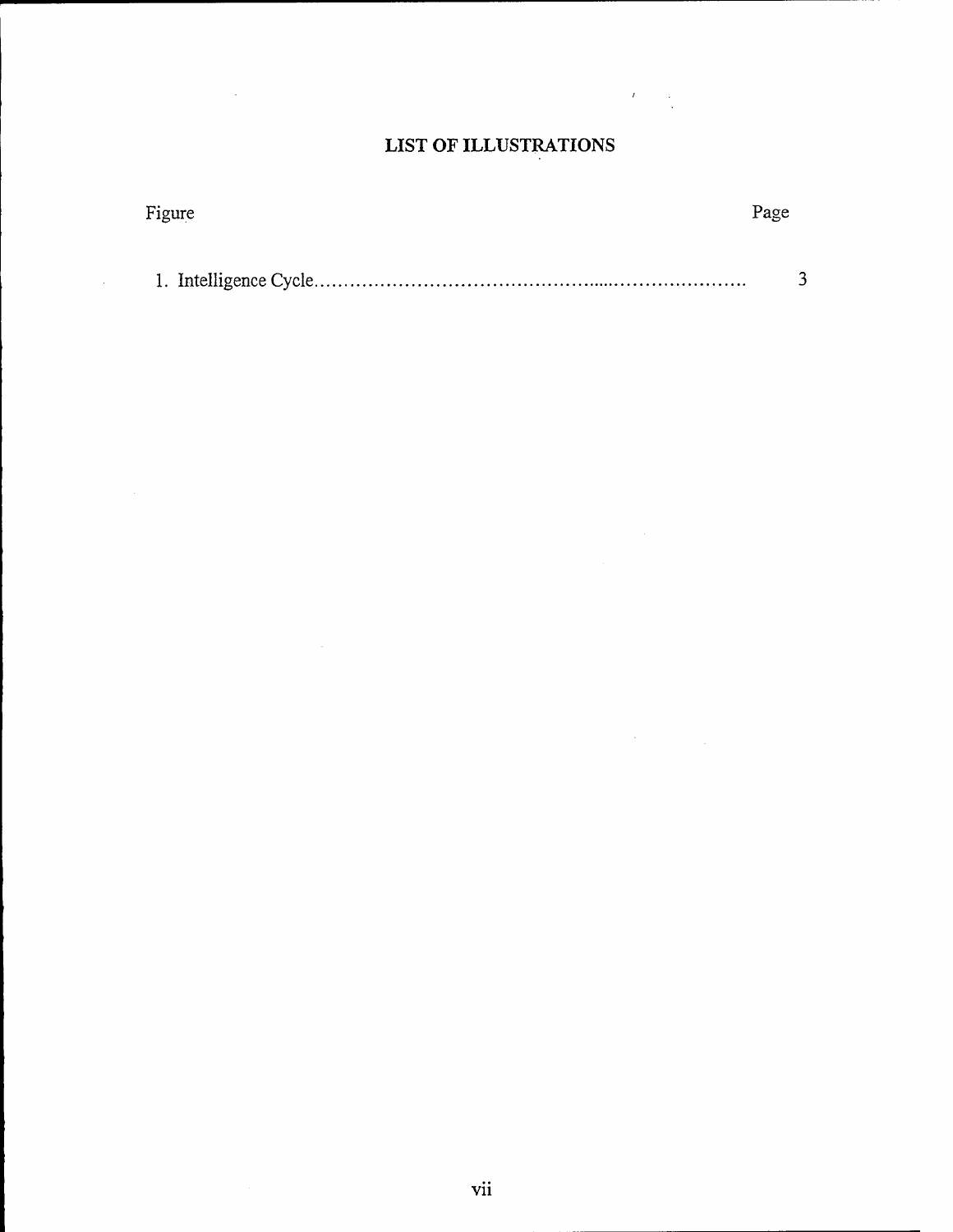The end of the Cold War marks a new challenge for the United States Intelligence Community. The familiar overarching global theme of "good versus evil" is obsolete; the great evil, communism, was contained. As a result, the United States Intelligence Community no longer has a clearly defined line of demarcation between good and the totalitarian evil. Instead of a struggle between two dominant ideologies, there is a resurgence of ethnic consciousness and cultural values throughout the non-Western world. The cultural perspectives of non-Western nations will have far-reaching strategic implications for the United States in the Twenty-First Century. Non-Western civilizations comprise two-thirds of the world's population and their actions will largely define the future stability, peace and security of the entire globe. This is the new world order. Therefore, the Intelligence Community must adapt itself to a multipolar, multicivilizational world largely dominated by issues raised by non-Western cultures. These issues will become more critical as the cultural divide between the West and non-West increasingly threatens American interests and security.

The emerging influence of the non-Western world and its cultural underpinnings pose a crucial question for the United States Intelligence Community. Is the United States' current intelligence paradigm capable of providing policymakers and military commanders the information necessary to make correct decisions in support of the national interests in the new world order? This paper will attempt to answer that question by, first, assessing whether the Intelligence Community's current focus on the collection . of intelligence through technology-based systems is still valid within the global context of the Twenty-First Century. Secondly, it will analyze Western and non-Western cultural variances, and their relevance to the intelligence process. Finally, this paper will provide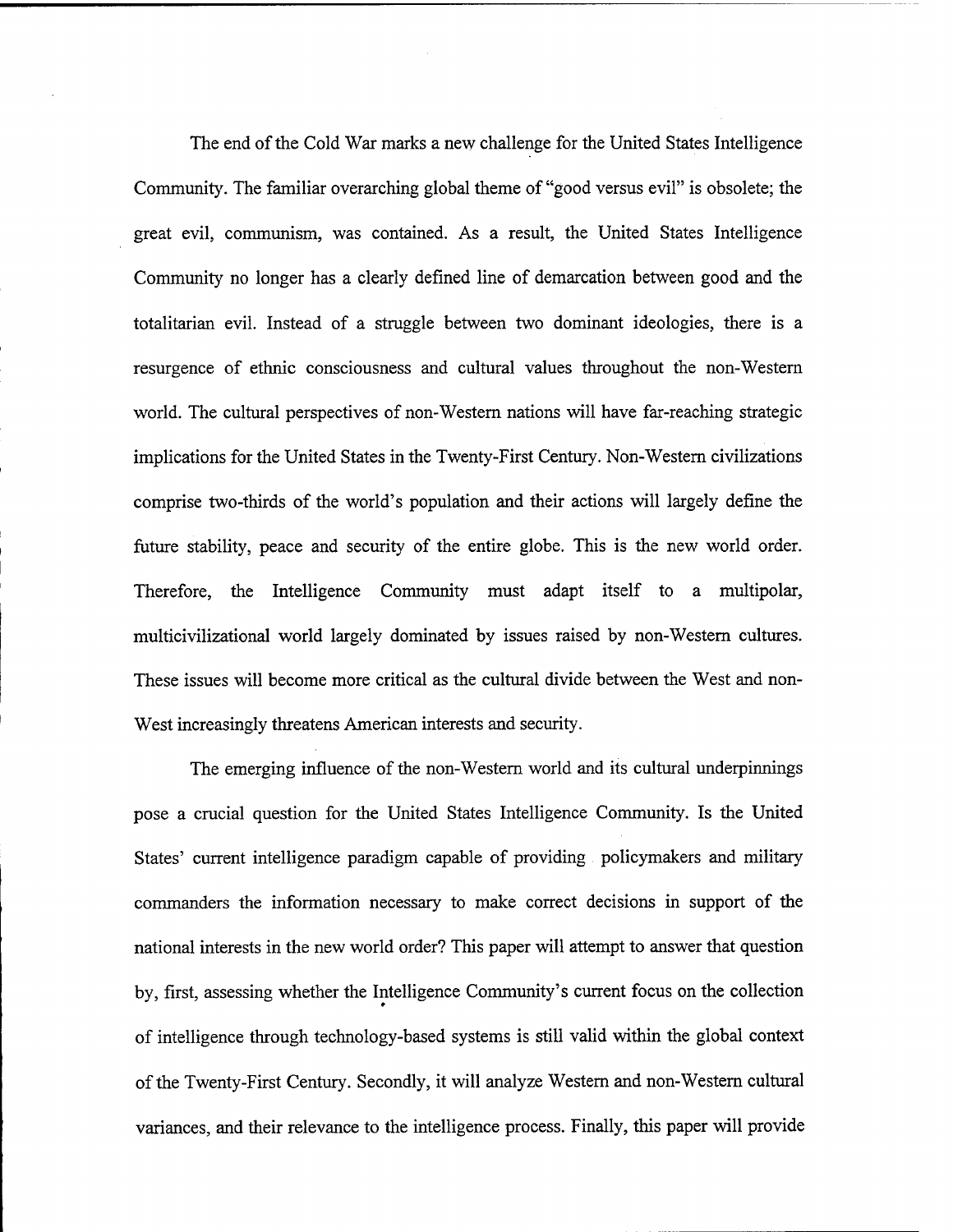insight for a new, analysis-based paradigm, more capable of understanding and interpreting non-Western cultural perspectives.

### *The Current Intelligence Paradigm*

In 1949, Sherman Kent, one of the pioneers of strategic intelligence, defined National-level intelligence as: "Strategic intelligence is the knowledge upon which our nation's foreign relations, in war and peace, must rest."' The U.S. Intelligence Community is responsible for providing this knowledge to U.S. policymakers, decisionmakers, and warfighters in a timely and relevant manner. Today, the Intelligence Community comprises all of the agencies, service staffs, and other components in the United States that have as their principal task the provision of information support services to the government. It includes: the Central Intelligence Agency (CIA); the Defense Intelligence Agency (DIA); the National Security Agency (NSA); the Central Imagery Office; the National Reconnaissance Office (NRO); the National Imagery and Mapping Agency (NIMA); and, all the intelligence branches of the four military services or other governmental agencies, including the Federal Bureau of Investigation (FBI) and the Departments of Treasury, Energy, and State.<sup>2</sup> The Director of Central Intelligence has the dual responsibility of heading the Central Intelligence Agency and the Intelligence Community.

Intelligence is derived from a five-stage process, commonly referred to as the Intelligence Cycle: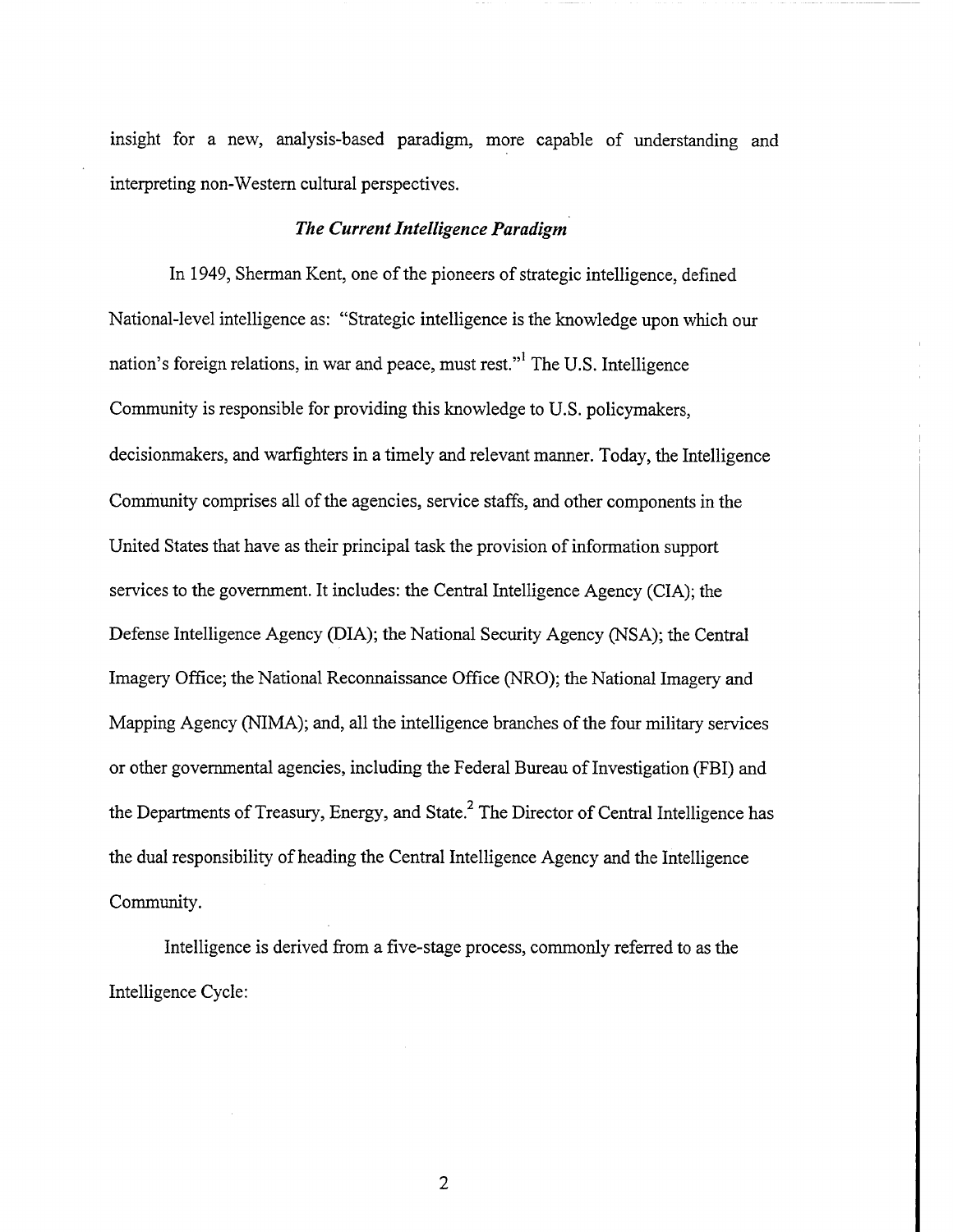# *Intelligence Cycle*



**FIGURE 1. Intelligence Cycle** 

Each stage has several functionalities associated with it, but the major ones are generally identified as: (1) requirements; (2) collection; **(3)** processing (4) analysis; and (5) dissemination. In this cycle, the consumer of intelligence identifies a need for information, which is then translated into a requirement. The requirement is tasked to the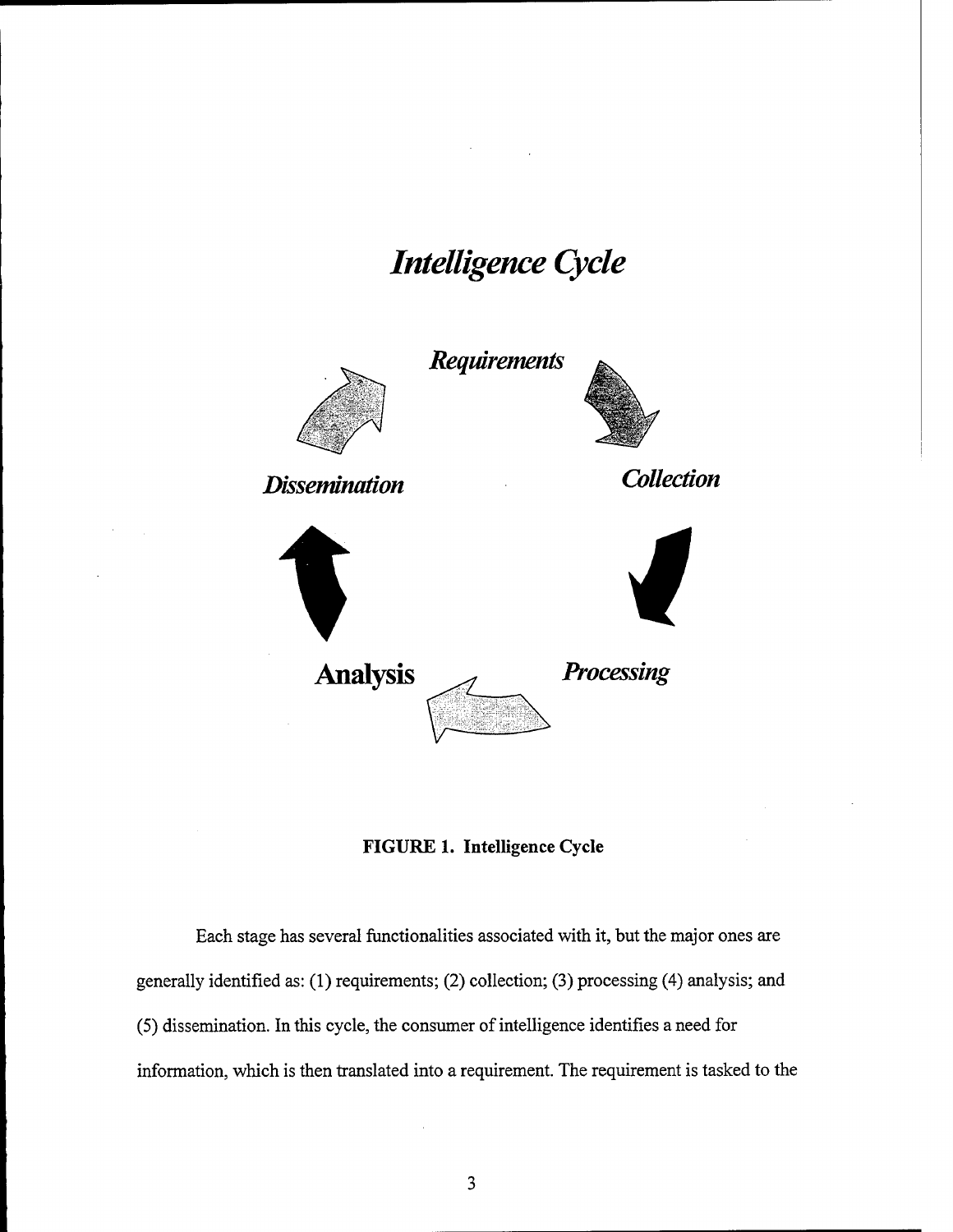various collection agencies. The collected intelligence information is processed, analyzed, and disseminated to the consumer and to the Intelligence Community's all-source analysts (principally at CIA and DIA). The analyzed product is then integrated with other intelligence. The final result is an intelligence report or assessment.

It is in the analytical stage of the intelligence cycle that cultural awareness has the most relevance, but in the new world order it will permeate all stages. At the strategic level, intelligence analysis arrives at an understanding of the significance of a foreign event by conducting a logical and ordered study of pertinent facts, as related to national interests.<sup>3</sup> Although analysis is essential to the production of all intelligence assessments, its true value lies in determining a foreign nation's actual intentions as opposed to capabilities. This analysis has a variety of names: predictive and speculative analysis, forecasting, and estimative intelligence. Regardless of the name, knowledge of a nation's history and cultural underpinnings plays a major role in this aspect of the analytical process.

During the Cold War era the Intelligence Community focused the majority of its capabilites on the Soviet Union. In many respects, having a single near-peer competitor greatly simplified United States intelligence efforts. Focusing on the USSR, the United States postulated that: it would fight the next major war in Central Europe; the conflict would involve armor warfare; and, NATO would, initially, conduct an active defense. The Intelligence Community was able to maximize its technological resources by concentrating the majority of its collection assets and analytical energy on specific targets. As a result, analysts studied the Soviet/WARSAW Pact's ideological,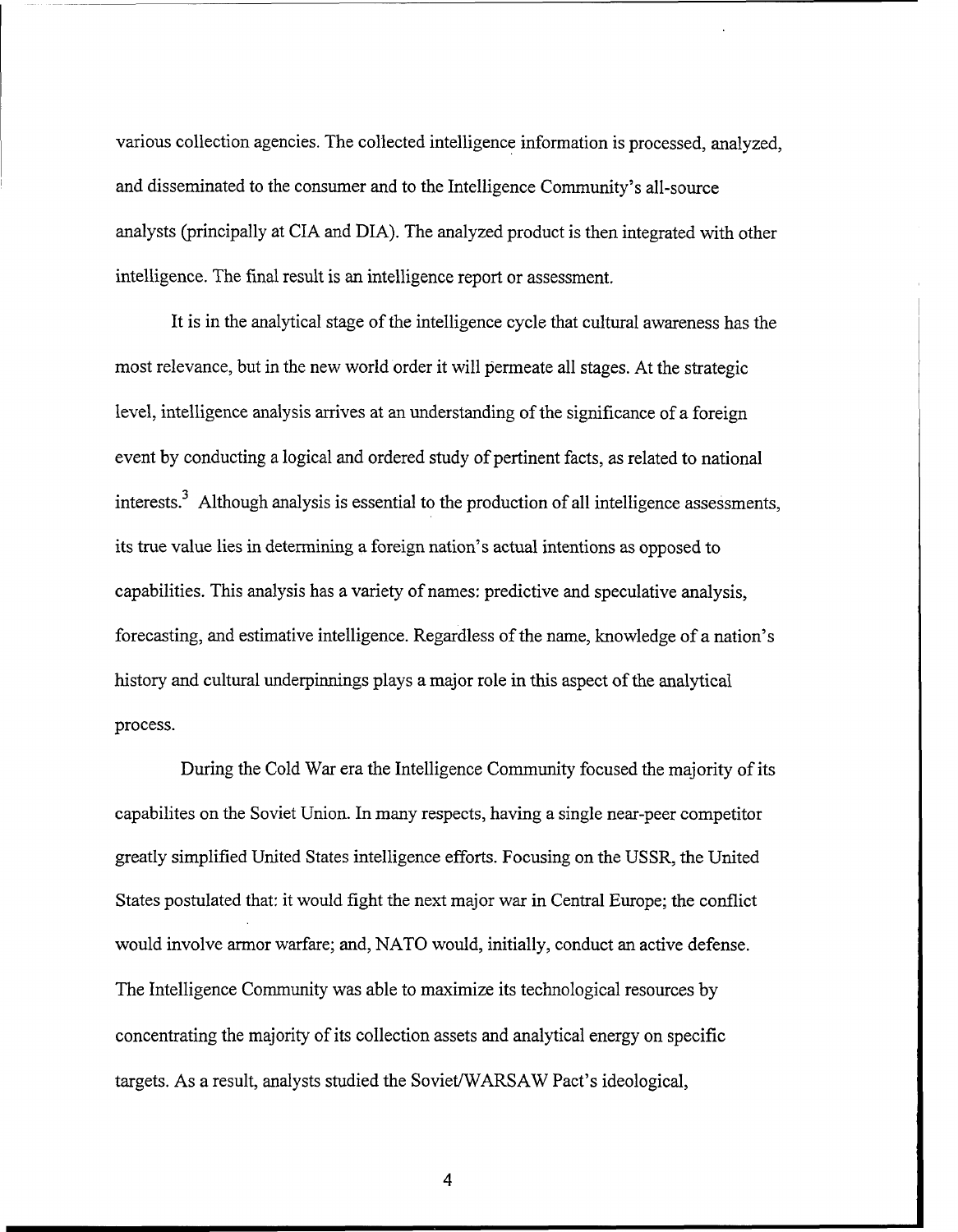sociological and cultural norms, both militarily and academically, for over forty years. The Community was able, therefore, to develop an extensive data base and templates that helped it understand, analyze and forecast the adversary's actions and intentions. Eventually, the Intelligence Community acquired an intellectual "comfort zone" based on its analysts, or "Sovietologists," who spent a lifetime looking towards Moscow and it's Satellites.

With the fall of the Berlin Wall, the United States believed the world was finally headed towards a utopia of global peace and security. In a speech in September 1990, President Bush expressed this optimism by announcing the beginning of a new world order "... free from the threat of terror, stronger in the pursuit of justice, and more secure in the quest for peace, an era in which the nations of the world can prosper and live in harmony."<sup>4</sup> Not quite a decade later, the prophetized utopia has not been realized. Instead, the new world order is one of multi-polarism and conflict springing from diverse cultural perspectives. The Gulf War, Haiti, Somalia, Chechyna, Rwanda, and Bosnia reflect this diversity. The Intelligence Community can no longer afford to look at the world through a single monolithic threat lens. The new world order is more like a prism, reflecting the cultural divide between the interests of the West and the non-West.

To solve the problems of future conflict, the Intelligence Community is focusing on the acquisition and use of technology-driven intelligence systems. These systems provide an enhanced visualization of the battlefield and shared situation awareness to decision-makers and commanders at all levels. Adversaries are impersonal icons moving through a three-dimensional battlespace on a computer screen. However, as the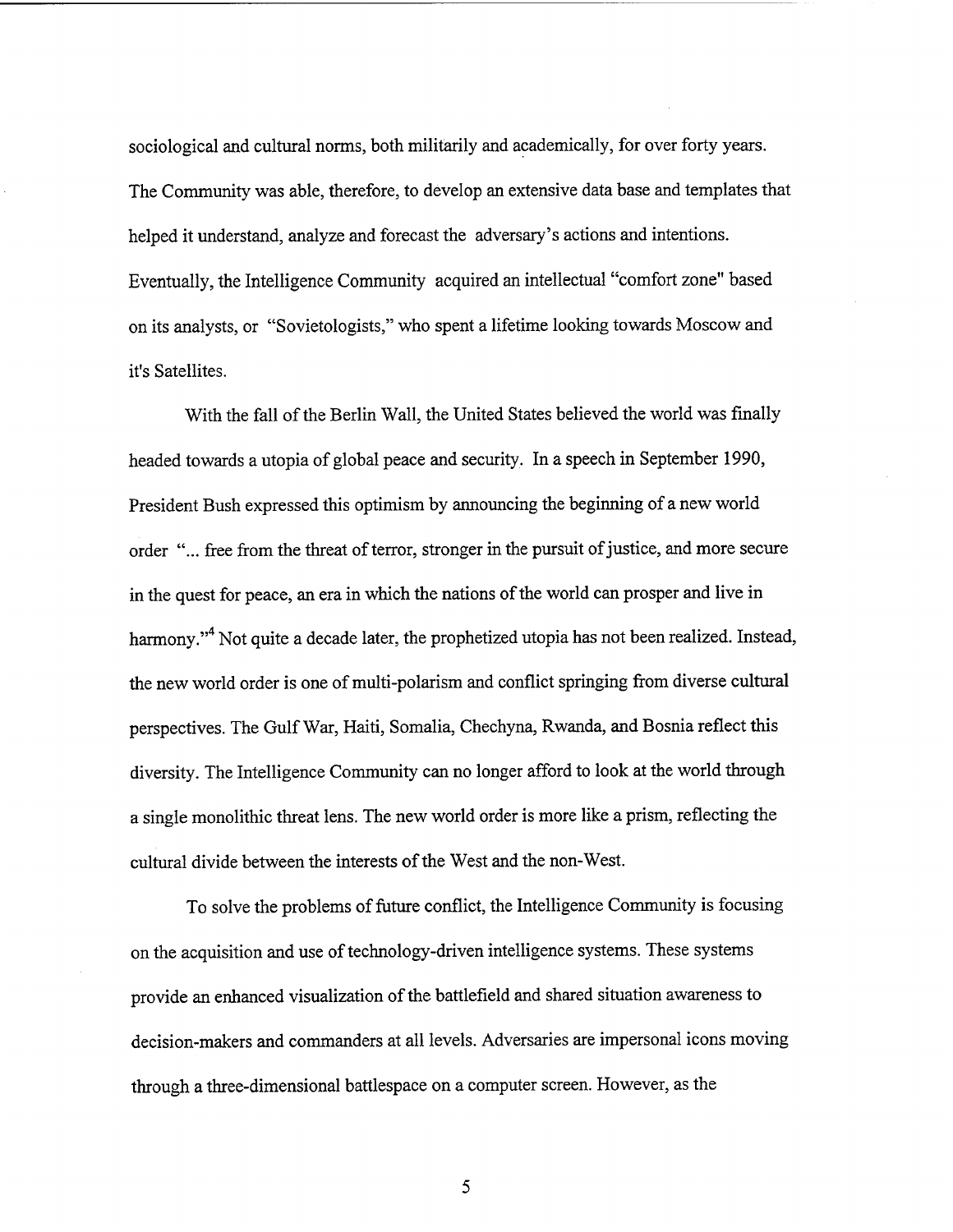Intelligence Community becomes more mesmerized by technology, it is getting further away fiom the human dimension of warfare. In particular, it is losing sight of the cultural, ideological and social influences that define who the adversary is and what are his intentions. Technology answers well the capabilities-related questions regarding specific threats, but answering "why" an adversary acts as he does is-beyond the scope of even the most advanced computer systems. Although technology will continue to be essential to fact-finding, there will increasingly be limits to how effective it can be in the new asymmetrical environment.<sup>5</sup> The question of intent, or "when" an adversary will act, cannot be predicted by systems technology. These questions can only be answered by a trained and experienced intelligence analyst.

### *The Cultural Divide*

The "West" and "non-West" are large cultural divisions that do not necessarily relate to compass points on a map. The term "West" refers to what was once Western Christendom. Countries with this cultural background evolved fiom the European civilization and include: Western Europe, North America, Australia and New Zealand. $^{6}$ Western culture has as its foundation the ideas and values derived from ancient Greek philosophy, Roman law, and Christianity. These states also experienced major transformations in the form of the Renaissance and the Industrial Revolution that defined their economic and cultural perspectives. The superior technology of the Industrial Revolution enhanced the Western world's ability to navigate and traverse the globe. It also inspired the development of more sophisticated and lethal methods of waging war.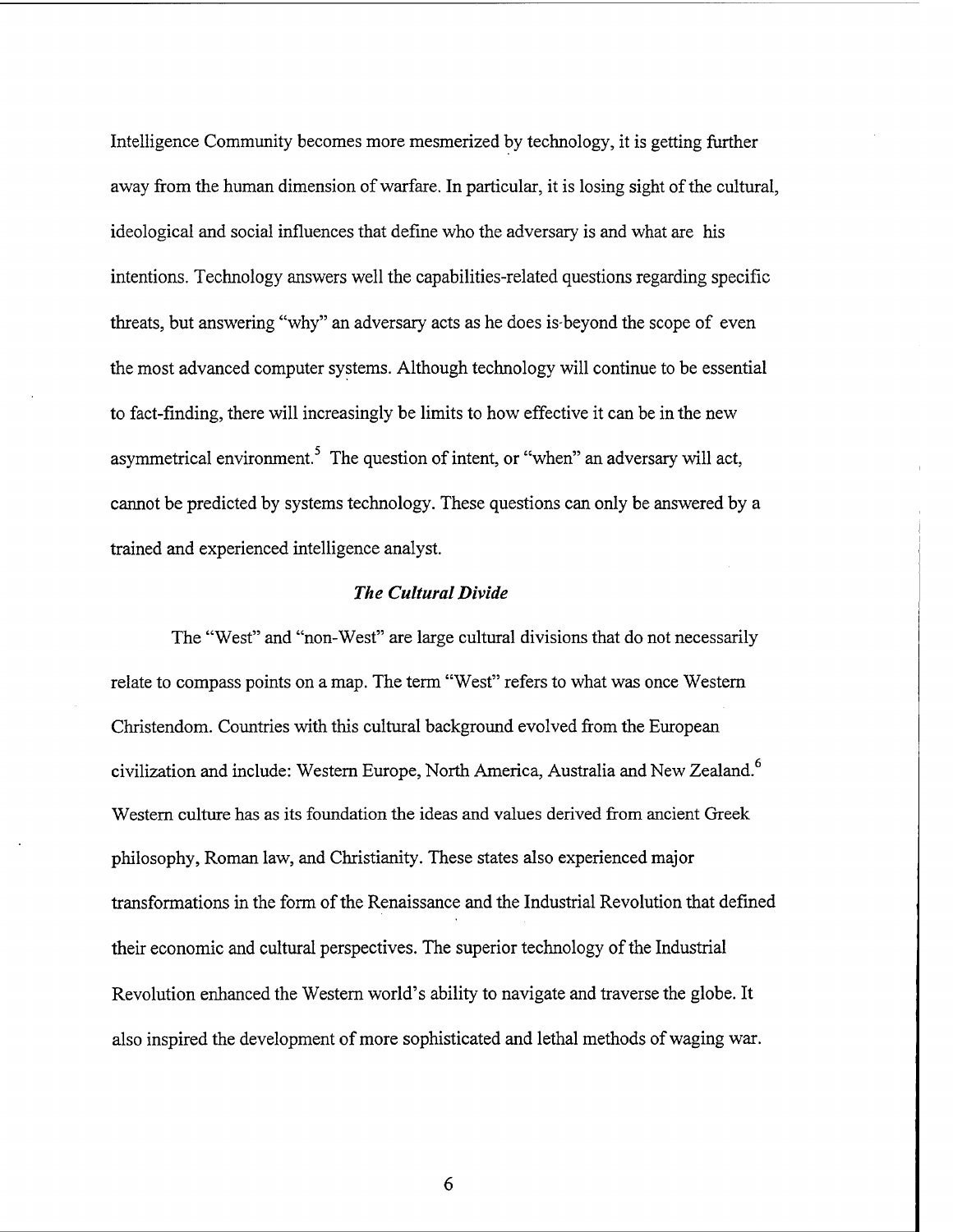In contrast, the "non-West" is comprised of those states which evolved from societies that did not share or experience the ideas, values and transformations of the West. These include the former U.S.S.R, the Middle East, Asia, and Africa. Latin America, although part of the Western Hemisphere and influenced by Catholicism, is also included in this grouping.<sup>7</sup> These states represent a potpourri of diverse cultures and ethnic and religious groups, which include: Animism, Hinduism, Buddhism, Islam, the majority of the world's Catholics, thousands of non-Western languages and the three major races.<sup>8</sup> Although often descended from once powerful civilizations, their cultures were over-shadowed by the expansion of Western civilization. By 1500, European culture led the way in a new era of global politics and commerce, social pluralism, and technological and scientific achievements.<sup>9</sup> Through violence and superior technological and military power, most non-Western states became European colonies. Although technology enabled European domination, cultural differences lay at the heart of it. The subjugation of "the other" non-Western peoples had become a natural by-product of white conceptual superiority.<sup>10</sup> A cultural divide was drawn between the West and the "non-West."

The cultural divide is important because knowing the enemy, or who is likely to become an adversary, has been an essential element of warfare through the ages. In the new world order, understanding "the other's" culture is the key to acquiring this knowledge. Culture is defined as "...a set of shared learned values, beliefs, perceptions, attitudes, modes of living, customs and symbols."" In other words, culture is an inherited way of life. To understand how culture is relevant to strategic intelligence, one must

 $\overline{7}$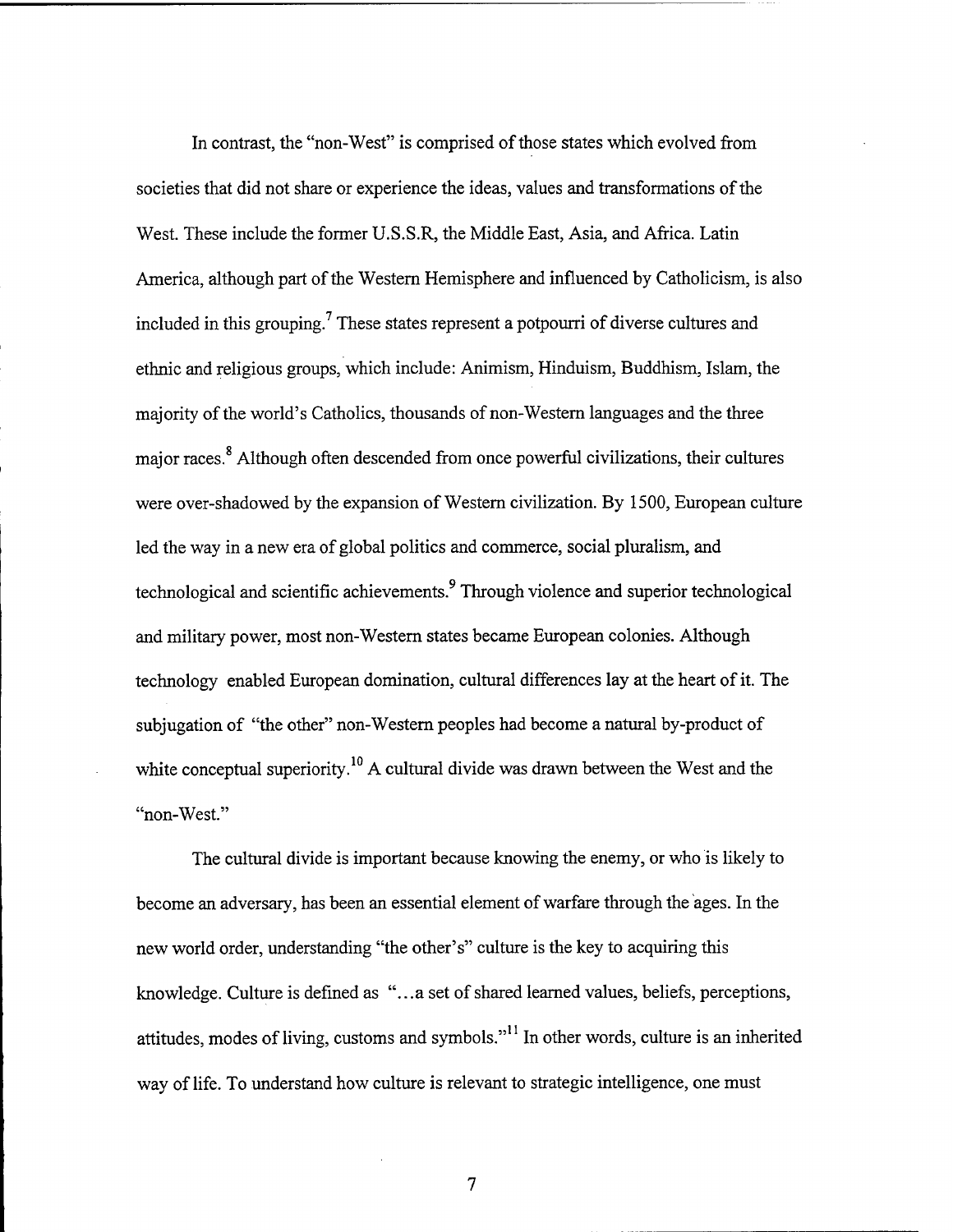recognize that culture determines how an individual perceives the world. Thus, understanding a society's culture can lead an analyst to determine how it is apt to act. Culture, then, becomes the new prism through which the intelligence analyst observes and evaluates his potential adversaries.<sup>12</sup>

The prismatic challenge for the Intelligence Community is the multitude of cultures. However, the concept of cultural perspective is difficult to grasp. The difficulty lies in the fact that culture influences how an individual perceives the world. It influences not only *how* one thinks or acts, but *why* one does so. For an American analyst to effectively analyze the "how" and "why" of a non-Western event or action, two preconditions must exist. First, the analyst must possess an understanding of the appropriate cultural context from which non-Western perceptions are derived. What study reveals is that all cultures perceive the world fiom their cultural "high ground." In the cultural paradigm, each state considers itself to be the cultural focal point of its world and interprets its role and interests accordingly. Therefore, it follows that the second precondition is that the analyst have a full appreciation that the United States is equally culturally biased, and this also must be considered during the analysis process.

Understanding non-Western cultures is difficult for all Westerners. This is particularly true of Americans. The primary reason for this is the United States' fundamental belief in exceptionalism, or its righteousness and moral superiority over other nations. This attitude is rooted in the United States' successful democratic system which enabled it to obtain global economic and political dominance.<sup>13</sup> Exceptionalism is significant because it creates a mind-set that prejudices or distorts the way Americans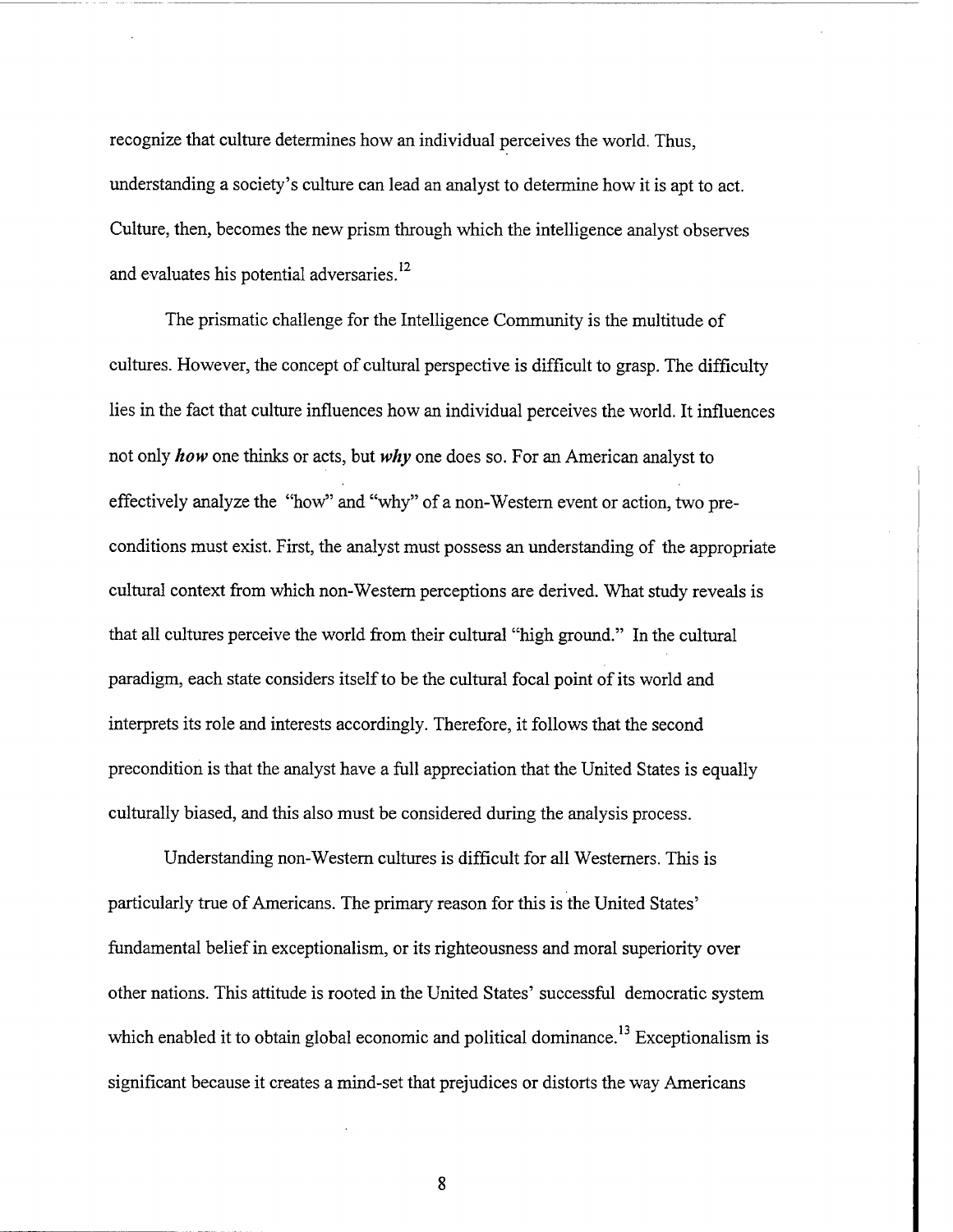perceive non-Westerners. Adda B. Bozeman, a noted scholar and expert on the relationship of cultural history and intelligence, provides some profound insights into this mind-set. In her book, Strategic Intelligence & Statecraft, Bozeman theorizes that Americans can only identify with the last two hundred years, as opposed to the several thousand year life-spans of most non-Western civilizations. She contends that Americans believe they hold the democratic mandate that all should emulate. Therefore, Christian and democratic ideals form the blueprint for how Americans judge, interact and predict the actions of other cultures. This is particularly evident when Americans try to relate to the dichotomies of non-Western cultures.

Exceptionalism also extends into the realm of strategic intelligence. This American societal tendency causes two phenomenon which distort how intelligence analysts perceive and assesses information. The first phenomenon is referred to as "mirror-imaging." It occurs when the analyst tries to compensate for uncertainty by assessing that it wouldn't make sense for **x** to do *y,* while ignoring cultural values that are different from the analyst's own. Mirror-imaging occurs when an American analyst assumes that other cultures think and act according to the analyst's beliefs and values, despite diametrically opposed ends.<sup>14</sup> The problem of cultural mirror-imaging is a result of the American educational system, where teachings have a purely Western slant. Non-Western cultures and ideologies like Confucianism, Taoism, Buddhism, or Islam receive very little attention. The analyst, therefore, may not understand what motivates a non-Western state to act as it does. He can only "mirror" what his culture dictates in a similar set of circumstances.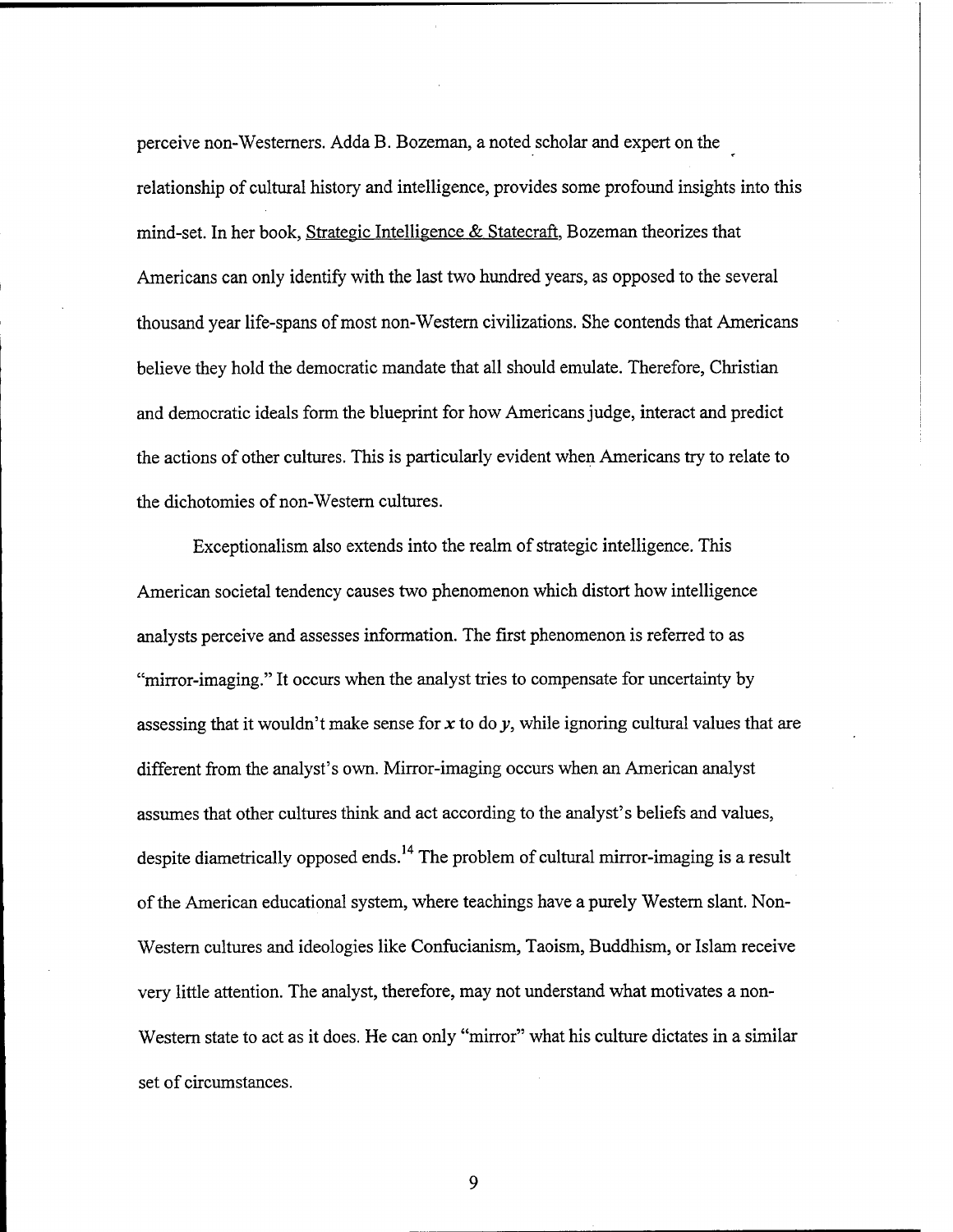The second phenomenon caused by American exceptionalism is ethnocentrism. Ethnocentrism relates to the United States' "...inability to understand the non-Western world on its own terms, an insistence on viewing it through the lenses of its Western experience, and the condescending and patronizing attitudes that such ethnocentrism implies."<sup>15</sup> In part, this attitude persists because the United States evolved in relative isolation, not having to coexist with other cultures until the Twentieth Century. As a result, Americans' views of the world are often skewed to conform with their own beliefs and standards. The more disparate a cultural is from the Western norm, the more inferior it is perceived to be. Thus, it is treated differently,  $16$  This lack of understanding and empathy for the non-Western world is at the heart of many of the shortfalls in intelligence analysis.

These exceptionalistic tendencies can distort and inhibit an American intelligence analyst's ability to interpret and predict non-Western actions. The history of warfare abounds with examples of intelligence failures that resulted from misinterpretations or misperceptions of an adversary. At the tactical and operational levels, these failures are usually associated with misreading analytical factors that have discernible "cause and effect" relationships with American forces and warfighting operations, i.e. enemy doctrine, composition, capabilities, vulnerabilities, terrain, or weather. At the strategic level, however, less obvious and intangible influences, like mirror-imaging and ethnocentrism, come into play. These two phenomenon contributed to some of the most tragic intelligence failures in United States history.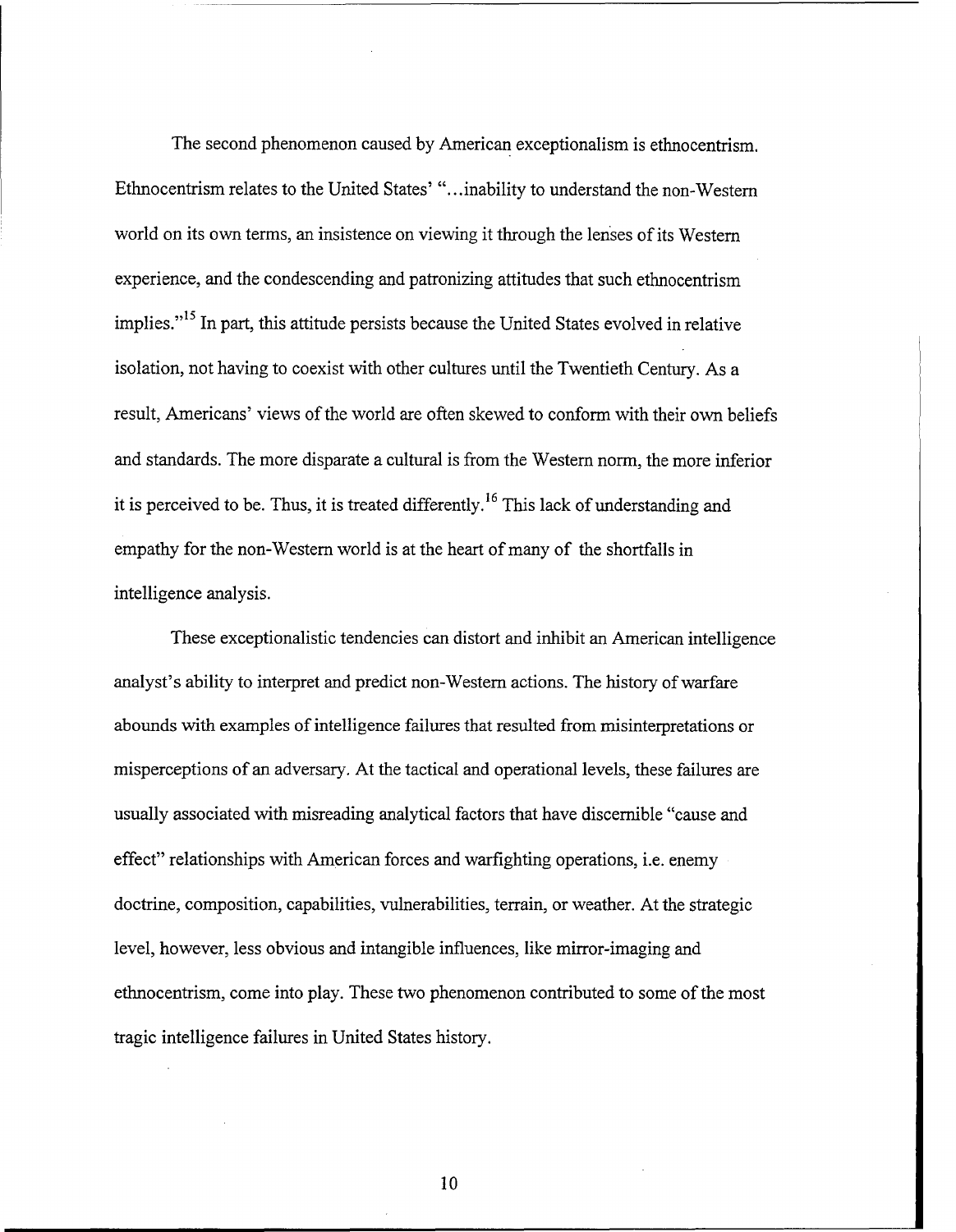Although there were numerous reasons for the failure to predict the catastrophic attack on Pearl Harbor, United States ethnocentrism and analytical mirror-imaging played significant roles. Americans were confident that a small, industrially inferior country like Japan would not attack a large, industrial power like the United States. Americans also believed that a Japanese attack would not occur because, they believed that, in the same position, the United States would not attack! "U.S. personnel reasoned that the United States had far greater military, economic, and industrial strength than Japan; thus the Japanese would recognize that they could not win a war against this country.. .U.S. analysts perceived a Japanese attack as irrational."<sup>17</sup> Additionally, the United States' ethnocentric disdain for Japan's ability to wage war was totally inaccurate. Americans viewed the Japanese fiom a position of Occidental supremacy, judging them to be an inferior race.

Much of the United States' intelligence failure in Korea was at the tactical and operational levels as a result of General Douglas MacArthur's zeal to destroy the North Korean People's Army. However, this was compounded at the strategic level when the United States failed to assess the situation from China's perspective. Despite strong indicators to the contrary, the United States did not believe China would intervene. The United States ignored China's historical memory of Japanese invasions.'' Equally important, the United States failed to recognize China's fear of Western colonialism.

American involvement in Vietnam was a classic violation of Sun Tsu's edict: "know your enemy." The American leadership was totally ignorant of the North Vietnamese's blend of nationalism and Communism, and of Vietnamese history, culture,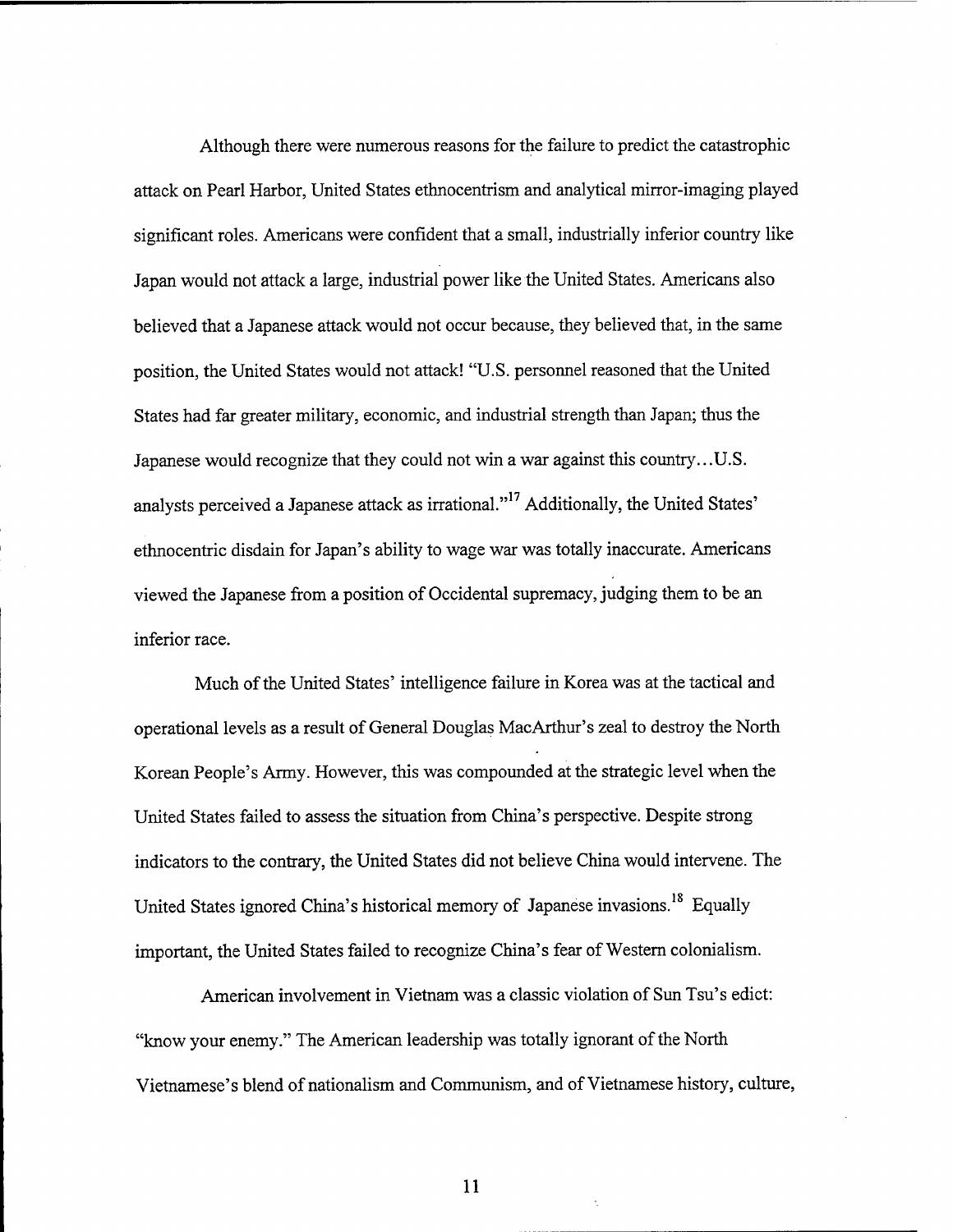and language.<sup>19</sup> The United States thought that superior military force and technology would win the war; that with so much overwhelming power there was no need to know the enemy. Ho Chi Minh understood this by noting that although the Americans were much stronger than the French, they did not know the Vietnamese as well.<sup>20</sup> The United States' cultural background and sense of rightness led the Americans to believe they could intervene in a country whose culture was well grounded in its ability to wage guerrilla warfare. The United States looked at the enemy through that Western "mirror," mistakenly concluding that it could defeat the North Vietnamese quickly. American analysts assumed the Vietnamese culture did not differ sufficiently from American culture; therefore assuming they would quit at the same point the Americans would quit.<sup>21</sup> The Intelligence Community also failed to recognize that the Asian's perspective of time was radically different from that of the West. The Vietnamese, however, did not make the same mistake. They correctly assessed that, by hanging on, they would win if they did not lose. They also understood that the United States believed it would lose if it did not win. As it turned out, time was on the enemy's side. While the United States spent billions of dollars trying to win the war, the Vietnamese spent years. Their investment succeeded.<sup>22</sup>

Each non-Western state has its own unique cultural identity and perspective; however, there are certain commonalties that illustrate the West and non-West cultural divide. The following paragraphs analyze how selected major cultural perspectives are diametrically opposed to American views. An American analyst's failure to view these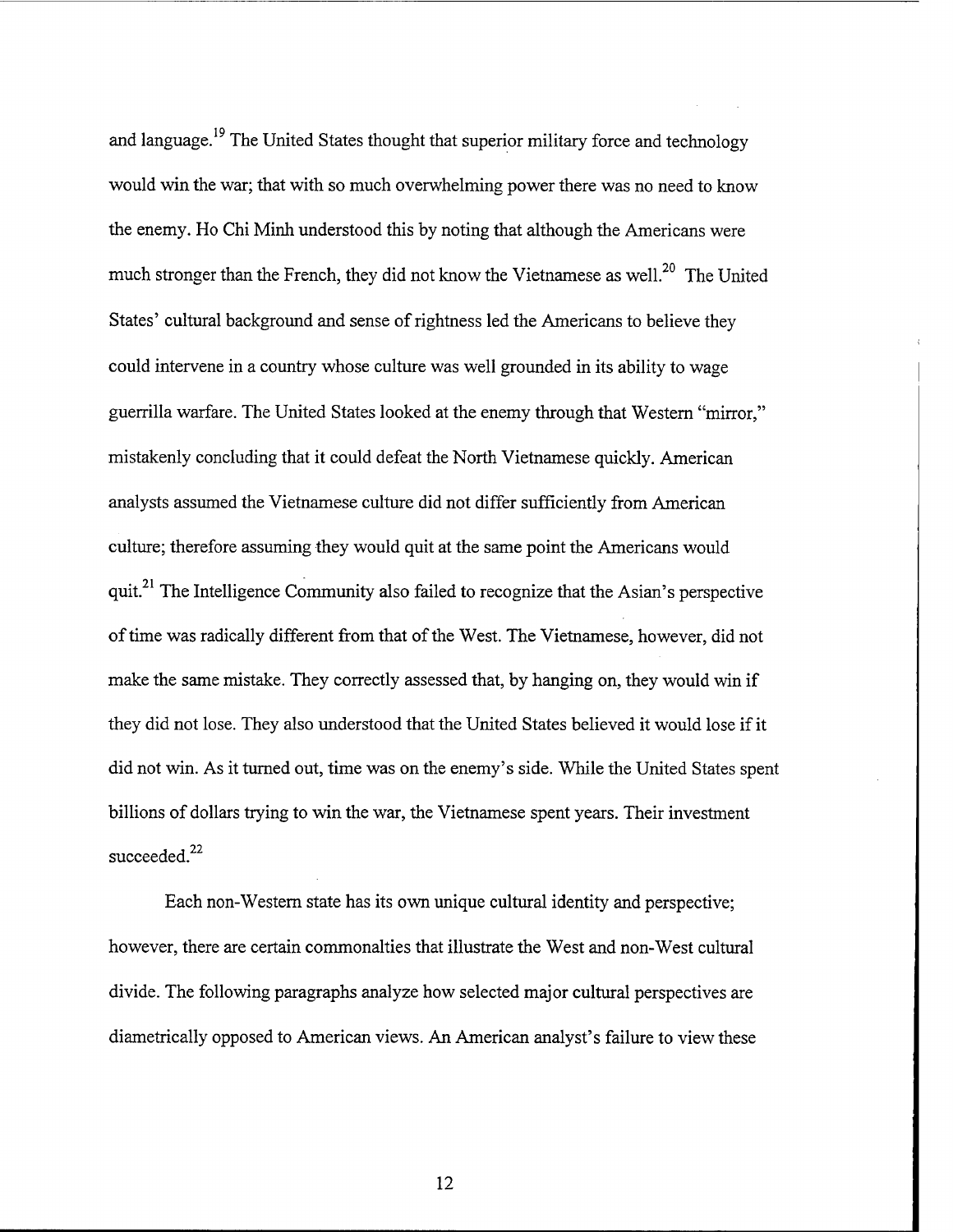non-Western perspectives through the appropriate cultural "lens," leads to misperceptions and faulty judgments.

Time: Differences in the perspective of time are great between Western and Asian societies. A Westerner's view of historical time is like traveling down a highway: it is a series of past events that leads to the present. Time is also viewed in an impersonal and objective manner -- a catalog of facts, without purpose, that lead to a nonpredetermined end state. In the Asian culture, facts have a definite purpose because it is incumbent upon each individual to make history. Therefore, all situations are preordained.<sup>23</sup>

A Westerner's concept of the present is also much different than the Asian's. In the West, the present is measured by a twenty-four hour clock. Man is considered the center of the universe, with control over time and destiny. In Asian cultures, time is not immediate or controlled, it is a continuum in which order and balance ultimately prevail in search of harmony.

Individualism vs. Authoritarianism: Non-Western cultures do not subscribe to the unique Western view that everyone is created equal. In the Western world, relationships are made by choice. The ability to chose is based on individualism and equality. In non-Western societies, however, individualism is mistrusted. There is no basis for a concept of freedom and equality, in which individuals develop independently. This is particularly evident in Asian and Islamic countries where many cultural dynamics are based on authoritarian principles.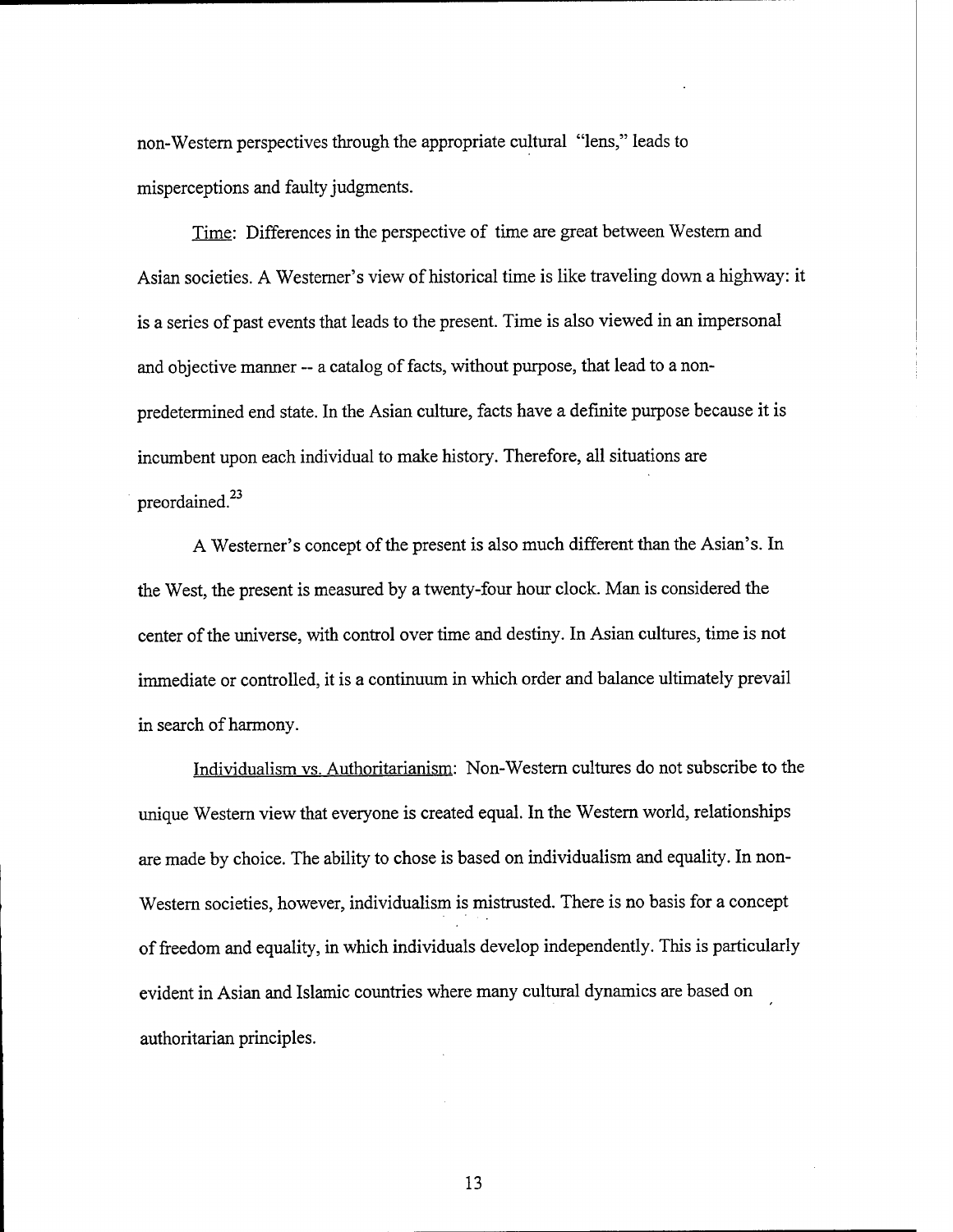In Asia, Confucianism teaches that all relationships are based on a seniorsubordinate or senior-junior hierarchy. Relationships are founded on the principles of authority and order and represent a "give-take" dynamic. For instance, the junior gives respect and obedience and, in turn, the senior protects and gives consideration to the needs of the junior.

In the Middle East and Northern Africa, the teachings of Islam serve not only as a religion, but also an authoritarian way of life that has continued for over a thousand years. Islam in the past, as well as the present, denies the rights of the individual and advocates the will of Allah. Holy Law is the sovereign power, dictating complete and unwavering obedience as a religious duty.<sup>24</sup> These principles of authority and order, and, conformity and obedience are in stark contrast to the Western ideals of self-expression and liberty.

War and Peace: Conquest and subjugation have been enduring themes throughout the history of most non-Western cultures. Although the conquered of one era were often the conquerors in another, peace was seldom a lasting state. Wars were also waged within temtorial boundaries, so no one culture was exempt from invasion or domination by another. Europe shares this heritage, which culminated in two World Wars. However, with the exception of it's War of Independence, the United States has remained comfortably isolated fiom foreign conflict on it's own soil. The propensity, therefore, for many non-Western states to engage in conflict and violence continues to frustrate and baffle many Americans. War to Americans is equated with suffering and death, and casualties are not easily accepted.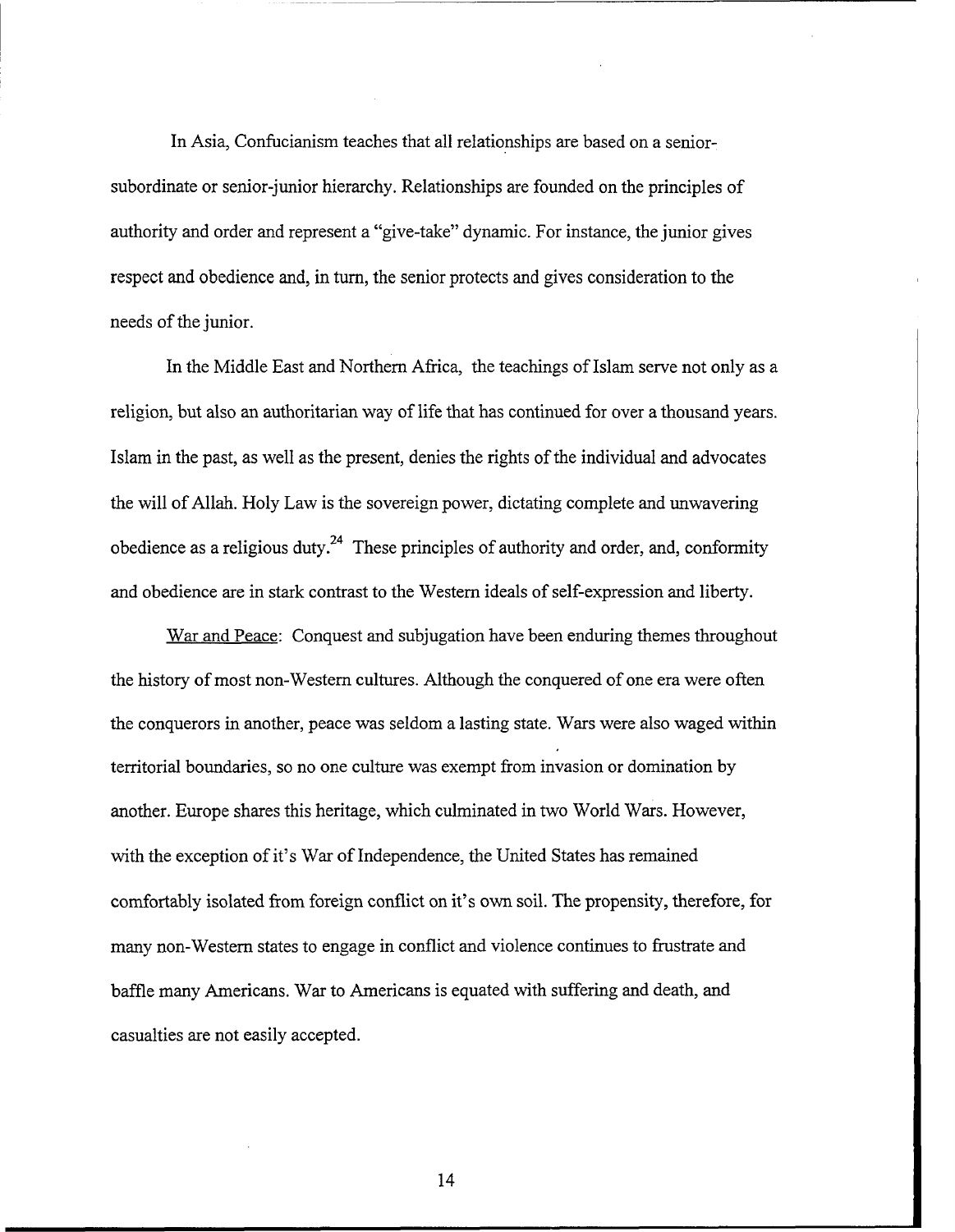Much of the non-West does not share the same abhorrence of war. Death in war is often viewed as a natural part of life or even honorable, moral and just. In Sub-Saharan Africa, war is considered to be logical and necessary to the identity of the group. Participating in war is a mark of manhood within the tribe, and an intregal part of its customs and rites.<sup>25</sup> In the Muslim world, the "jihad," or holy war, is a pervasive part of the Arab culture. The Koran's religious creed teaches that the way to paradise is obtained through service to Allah and that war, in the name of Allah, supersedes peace.<sup>26</sup> China's prevailing ideology evolved from a culture marked by a long history of warfare, where conflict was regarded as a normal part of evolution. Legacies of that culture, such as the teachings of Sun Tzu whose strategic thought led to Mao Tse-tung and his focus on guerrilla warfare, revolution and protracted war to create change represent a different perspective. In non-Western societies, cultural perspectives do not necessarily draw a clear distinction between war and peace. War is simply another aspect of life, only differing by matter of degree.

The Family, Clan or Tribe: In the majority of Asian cultures, the concept of "family" is derived from Confucianism. In Asia, individualism is subordinated to the family. Maintaining harmony and discipline in the family is each individual's responsibility. Therefore, the family is at the core of an individual's existence and a person's desires are secondary. Arab and African cultures also revere the family, although in a different context. They are clan or tribal societies consisting of descendants of a common ancestor or comprising generations of people with a common culture. Those "within" the group are protected; those "without" are strangers and even enemies. In Arab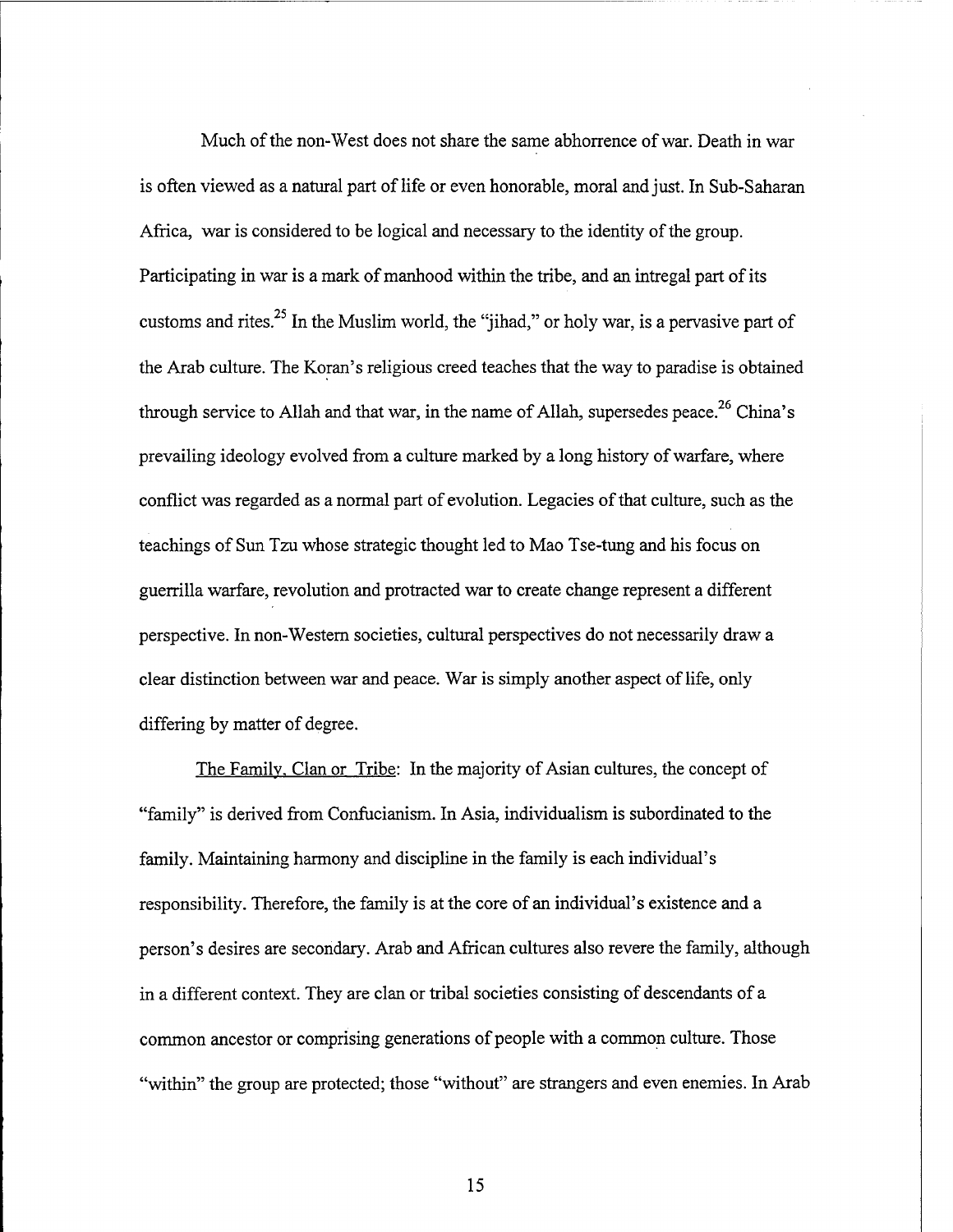countries, a child grows up believing his duty is to the clan or tribe, not to society. Society, therefore, represents only an environment where a living is earned and external strife occurs.27 In sub-Saharan Africa, tribes form the primary social unit. Tribes are closely-knit, conform to common beliefs and customs, and often regard strangers as potential enemies.<sup>28</sup>

In many non-Western societies, families, clan and tribal relationships are traced back for hundreds of years. Their origins are founded in closed, tightly-controlled societies, which have experienced little change in the modem world. Old customs and grievances are passed down fiom generation to generation. These concepts are different from those found in the United States, where value is placed on the individual rather than the family; the future rather than the past. It is obviously erroneous to assume that American norms and values will take precedence over ancient traditions and customs; or, that national identity, or loyalty to the state, will be more important than clan or tribal identity and loyalty. Yet most Americans, even in intelligence circles, act as if non-Westerners share American values.

Religion: In non-Western cultures, religion can vary significantly from Western Judeo-Christian beliefs. In the non-West, the family, caste or religious community takes precedence over the individual or private enterprise. According to Hinduism, Buddhism, Islam, and Confucianism, non-material and ethical achievements are more important than power or riches. Islam, of all non-Western religions, has been the root cause of the most conflict between other world and the West. Its maxims are the most divergent fiom those of Western religions. Specifically, it combines government and religion, as opposed to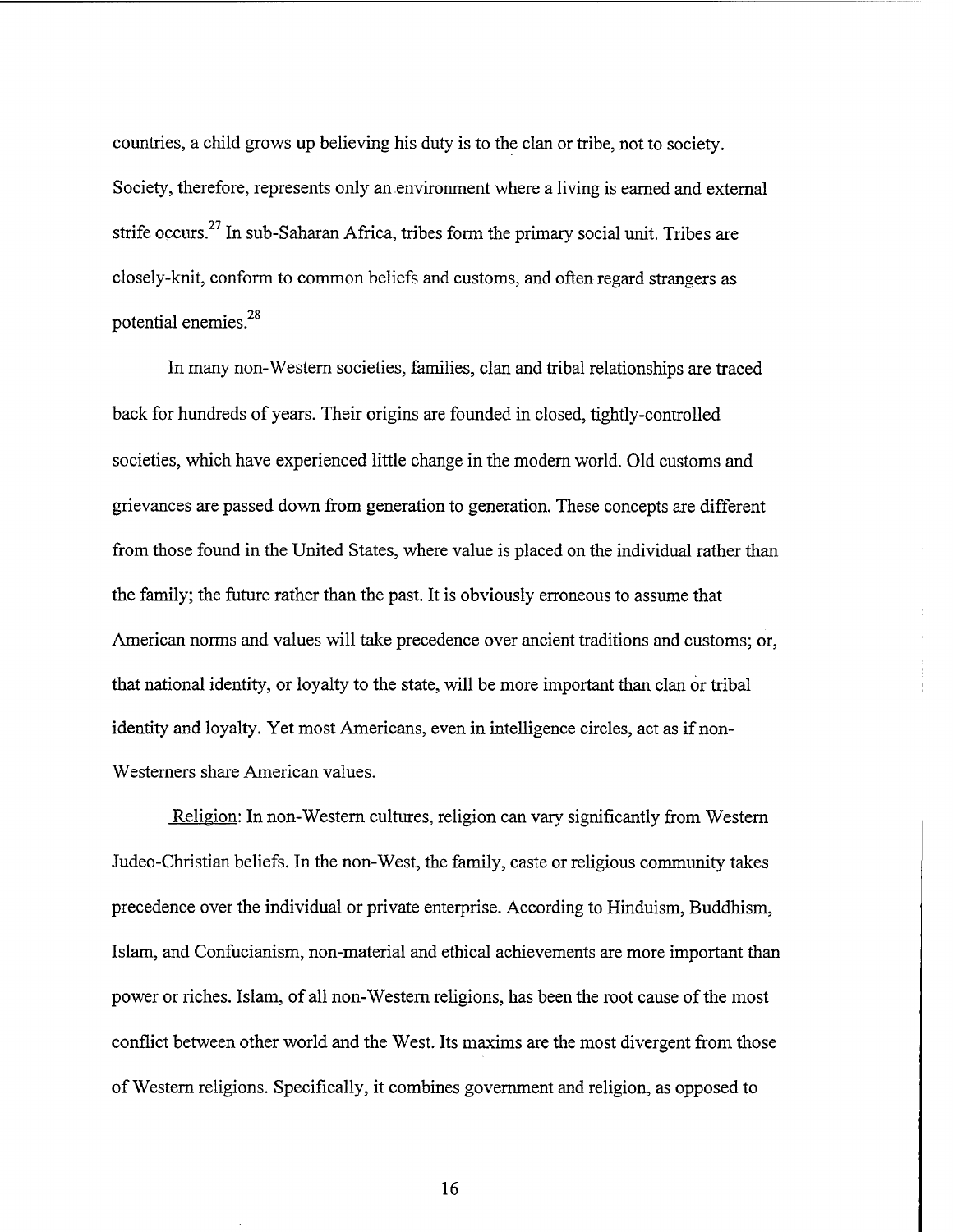the United States secularist tradition which separates church and state.<sup>29</sup> There has been a rise in religious radicalism, the most threatening being Islamic radicals who are united in a jihad, or Holy War, against the West. Violence in the name of religion is an ancient motif and one not easily understood by the Judeo-Christian mind with its focus on peace.

Anti-Westernism: There is an increasing surge of anti-Western resentment throughout the non-Western world. The potential catalyst of future conflicts is embedded deep in non-Western culture and the idea of all outsiders as enemies. Much of current resentment is largely the result of the Western colonization of non-Western peoples - exploiting their economies and discriminating against their racial, cultural and religious heritages.<sup>30</sup> Unfortunately, the United States, in particular, evokes the most resentment in the non-Western world. While Europeans pursued colonialism largely for reasons of economic expansion and strategic superiority, Americans concentrated on re-making others into their own image.<sup>31</sup> Americans promoted democracy, Christianity and their law and values system throughout the world. They have, in effect, tried to make other cultures a mirror of their own. However, non-Westerners tend to view these actions as hypocritical. On the one hand, the United States sees itself as the model for all nations; on the other, it avoids the cultural influences of the same world it is trying to change. **<sup>32</sup>**

With the end of the Cold War and the advent of new technology, the Western world is able to reach more non-Western societies than ever before. There is more opportunity to impose cultural change. However, the economic, social and technological chasm between the two is increasingly apparent. Old resentments are fueled by images of Western wealth, power and military dominance. As a result, many non-Western societies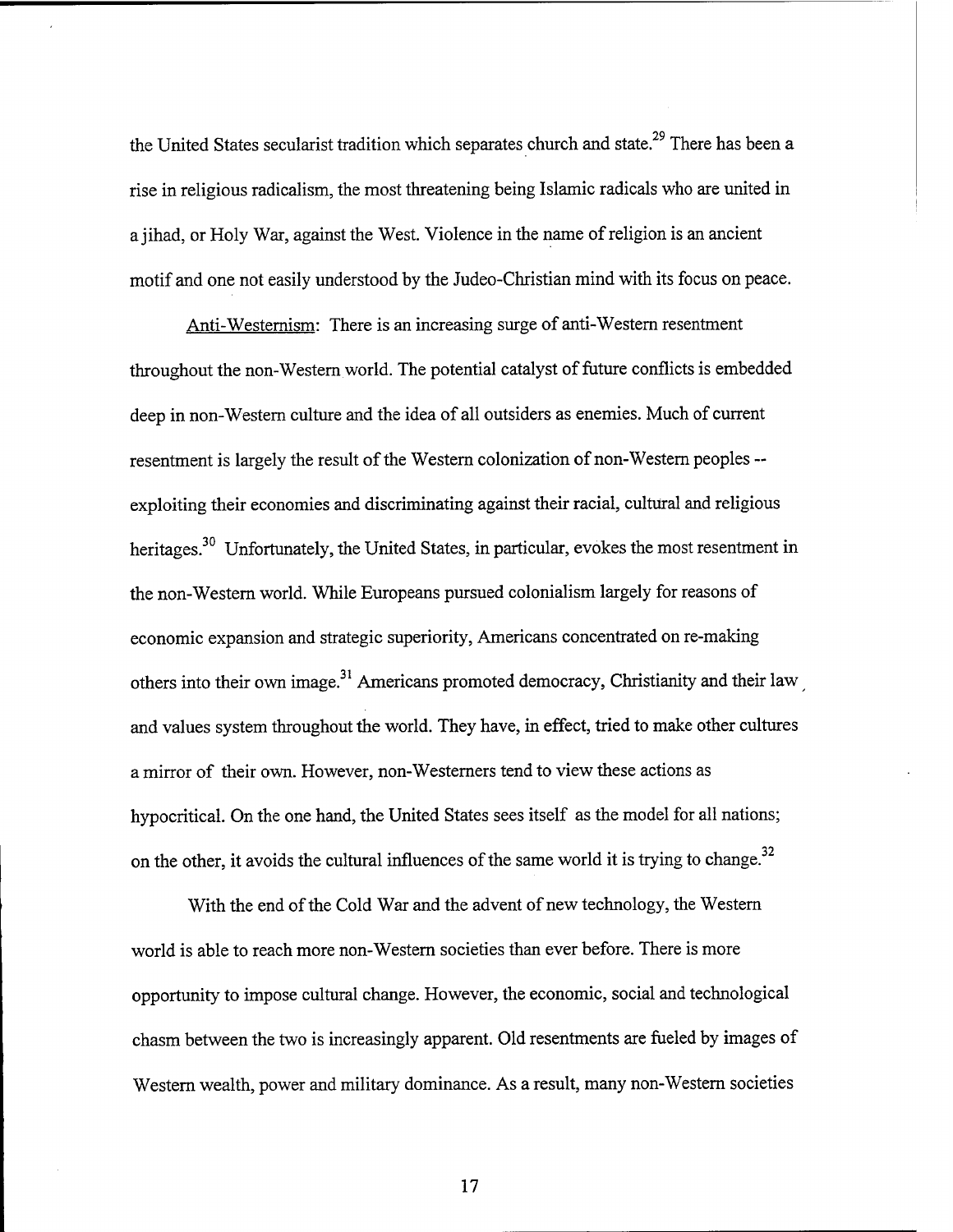have a renewed sense of identity with their pre-Colonial culture. In a recent speech before two Senate Committees on Intelligence, the Director of DIA stated that those societies who are unable to cope with modernization are more likely to resent the dominant role of the United States in the international environment. These nations, he contended, will respond accordingly by trying to undermine United States and Western influence and interests.33 Analysis with the culture paradigm suggests his insight is valid.

In general, the implications of the non-Western trends for strategic intelligence are threefold: the rekindling of cultural and ethnic consciousness is a rejection of Western influence; at the same time, there is a desire to emulate Western power and technology; and, there is a need to escape the stigma of Western colonialism, and regain a cultural identity. While these forces are in play, there will continue to be tension between the West and non-West which the United States cannot ignore. The old Cold War paradigm of focusing on a modern, symmetrically-oriented threat is no longer applicable since none of these numerous cultures can or chose to mirror the United States. The Intelligence Community must readjust its analytical efforts to interpret numerous asymmetric threats. It must be able to determine the intentions and actions of adversaries who will avoid direct confrontation with the United States by leveraging their own strengths, while exploiting American weaknesses. $^{34}$ 

### *Changing the Intelligence Paradigm*

The end of the Cold War has not produced a less dangerous world. There is no evidence to suggest that the Intelligence Community can relax its vigil. For over four decades the United States wanted to know everything there was to know about the Soviet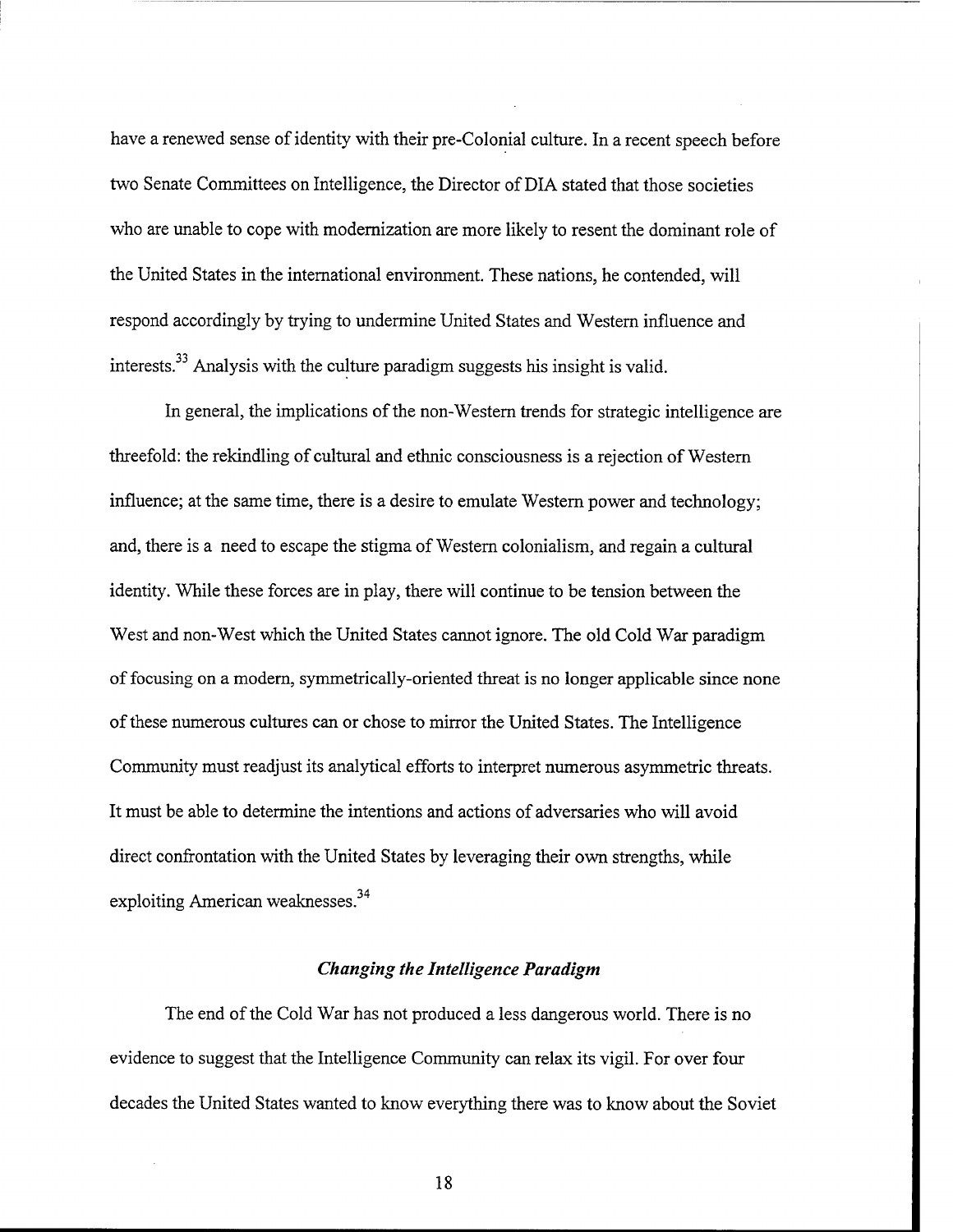Union; now it needs to know everything about everybody. The majority of that "everybody" resides in the non-Western world. In the new world order, many non-Western countries have the money and inclination to match the West in selected areas of military technology and modernization as well as the ability to finance and pursue asymmetrical strategies. Insurgent groups, no longer supported by the Soviets, are not constrained in their subversive or terrorist endeavors. Weapons of mass destruction have become more of a threat to world peace and security. Conversely, as the global environment becomes more volatile and unpredictable and demands for intelligence are increasing rather than declining, the Intelligence Community is confronted with budget cuts and downsizing. Faced with a multitude of smaller, but less predictable threats, the United States is compromising its ability to track the elements of power in those parts of the world where United States interests are most heavily engaged.<sup>35</sup> In this environment, the focus of the intelligence paradigm needs to be more cultural.

Despite the United States' emphasis on new technology, most future conflicts will not be characterized by a clearly defined battlespace. The current National Security Strategv of Engagement and Enlargement states that the military must be prepared to fight at the high end of the conflict spectrum  $-$  that is two almost simultaneous major regional conflicts.<sup>36</sup> However, with the asymmetrical focus of future warfare, Americans are more likely to become involved in conflicts at the lower end of the spectrum. Many future adversaries will not be technically equal, and will not initially present themselves as a threat. Instead, culture may play the dominant role in how future adversaries wage war. For many, their style of warfare may not have progressed beyond the 19<sup>th</sup> Century,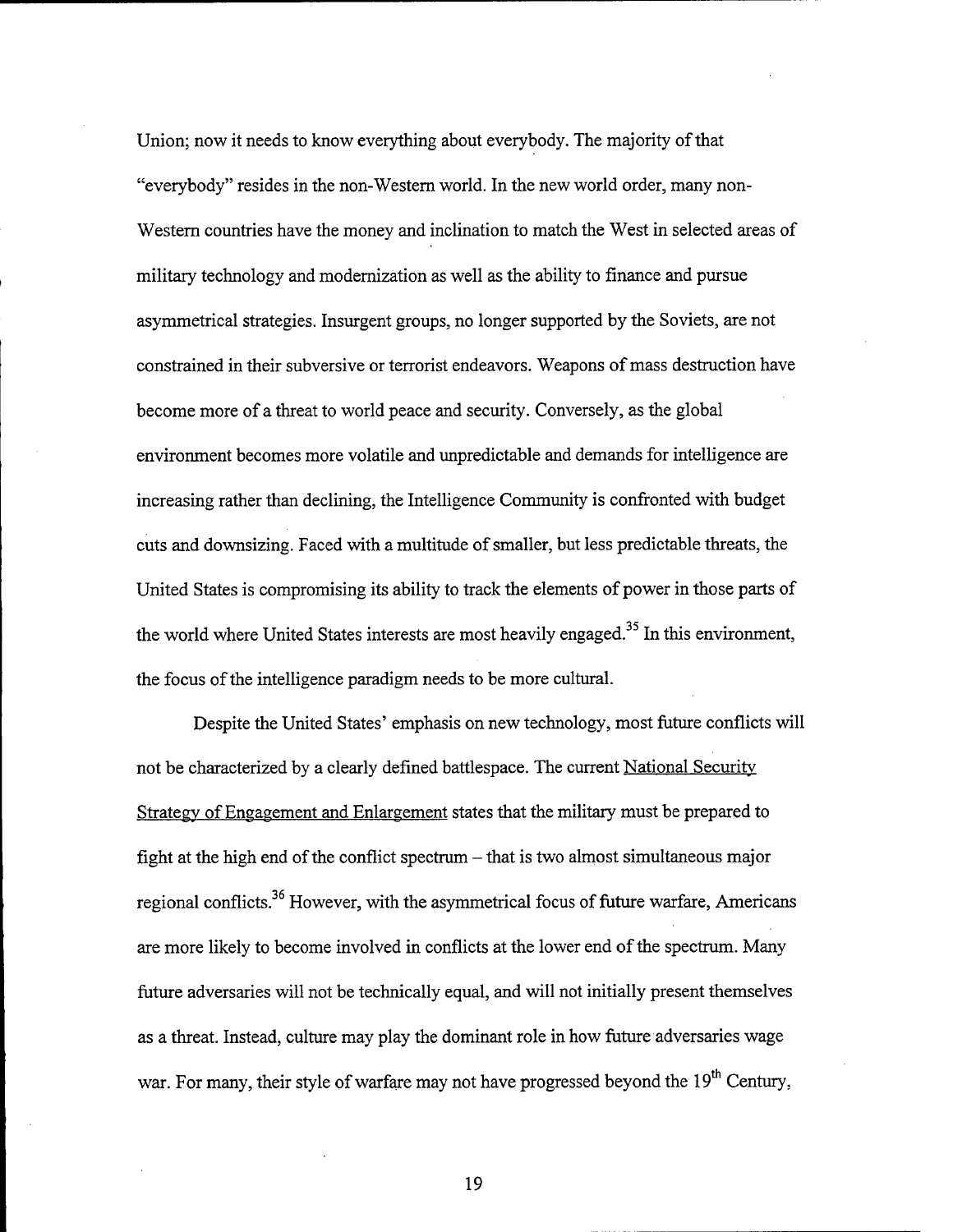making Western technology irrelevant in their society. "Westerners, with their superior technology and organization, have been killed for a long time by primitives or 'savages' whose style of warfare the Westerners misunderstood and whose skills exceeded those of the west in irregular wars."<sup>37</sup> Others will chose to challenge United States interests with asymmetrical strategies as opposed to conventional warfare. In this environment, the Cold War vintage intelligence paradigm is inappropriate and must be redefined. If the Intelligence Community is to dominate in this environment, it must understand the non-Western actors. It will not be enough to just assess strengths and capabilities. There must be an understanding of what motivates their leaders; why they think and act as they do; and, most importantly, when and how they will act. A new paradigm needs to be developed to help intelligence analysts achieve this knowledge. To accomplish this, the Intelligence Community must revise its analytical capability and dedicate more resources towards understanding non-Western cultures. There are three basic changes that need to be made.

First, the community must find a proper balance between technology-driven collection and intelligence analysis. During the Cold War, a majority of the intelligence effort was focused on technology-based collection systems. The United States spent billions of dollars on technologically superior systems that would provide early warning of an impending Soviet attack. In the Post-Cold War era, even better "systems of systems" are being developed to achieve technological dominance on the conventional battlefield. However, as the spectrum of conflict moves towards its lower end or asymmetrical strategies ethnic; tribal and clan warfare; and different cultural perspectives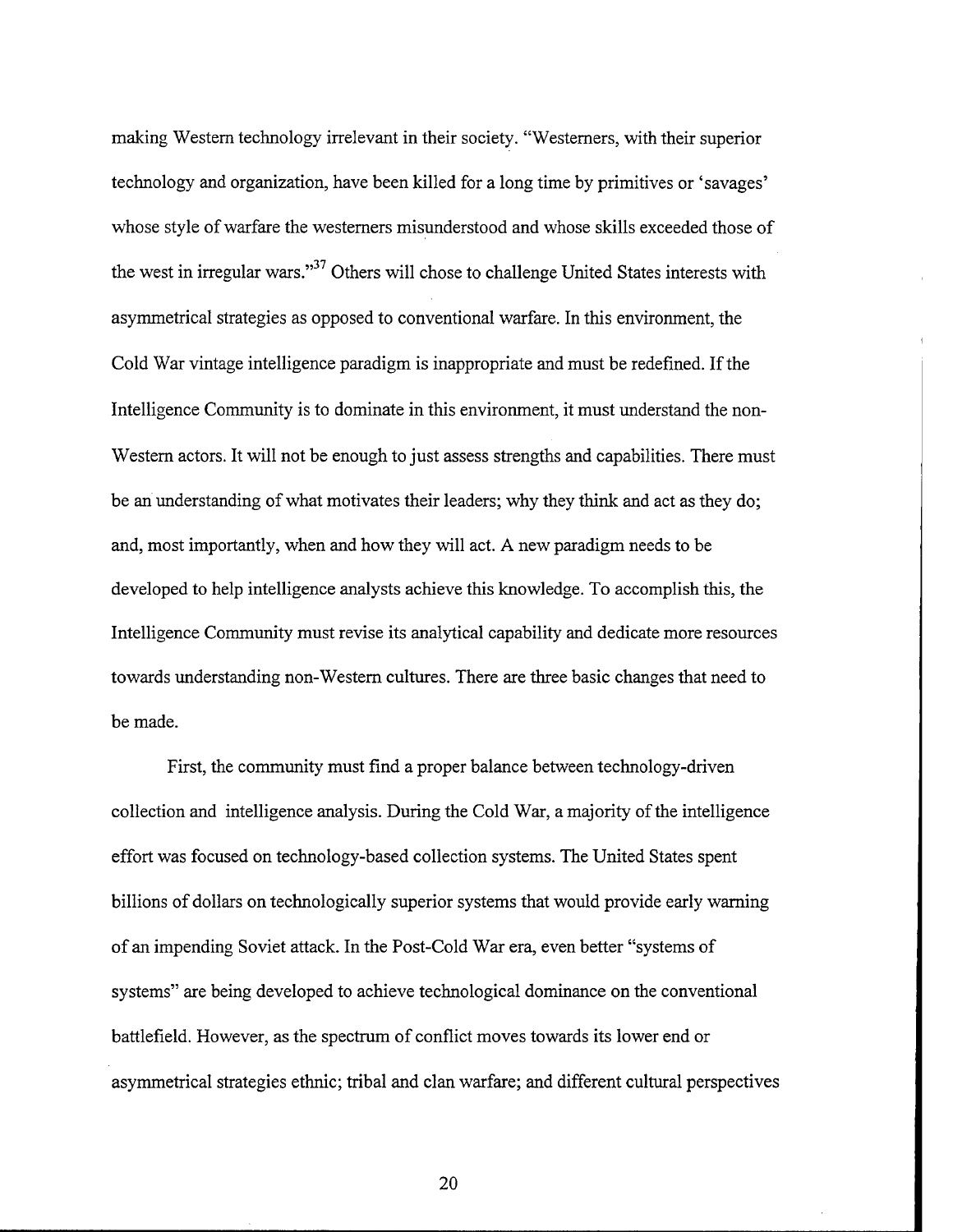will play a more dominant role. The Intelligence Community, therefore, needs to reassess the effectiveness of its technology-based collection systems relative to threats where custom, history, geography and culture are key elements of conflict. Where, in the old paradigm, collection was the means for providing information on threat capabilities, the new paradigm requires more emphasis on analysis to focus technological means and determine an adversary's intent.

Second, the analytical system needs to be realigned to adapt to the changed circumstances of the new world order. In the past, it focused on adversaries with similar capabilities and fairly predictable behavior. Traditional analytical models were used: order of battle, doctrine, strengths and weaknesses, and known personality profiles. However, in the non-Western world, potential adversaries do not necessarily fit the old mold of predictable, rational actors. In many non-Western societies, warfare is still fought at the primitive level, where the enemy is engaged, no matter what the consequences. Although irrational from the Western perspective, it is fully "rational" within their cultural perspective. The United States needs only to review the lessons-learned from Vietnam and Somalia to realize that understanding an adversary's culture may save more lives than technology.

Third, analysts must be re-educated. Understanding and interpreting non-Western cultures requires time and effort. The Intelligence Community must revamp its educational system to train both civilian and military analysts in non-Western cultures and cultural analysis. In the past, this was largely relegated to Foreign Area specialists; however, in the new world order this function is at the heart of the intelligence paradigm.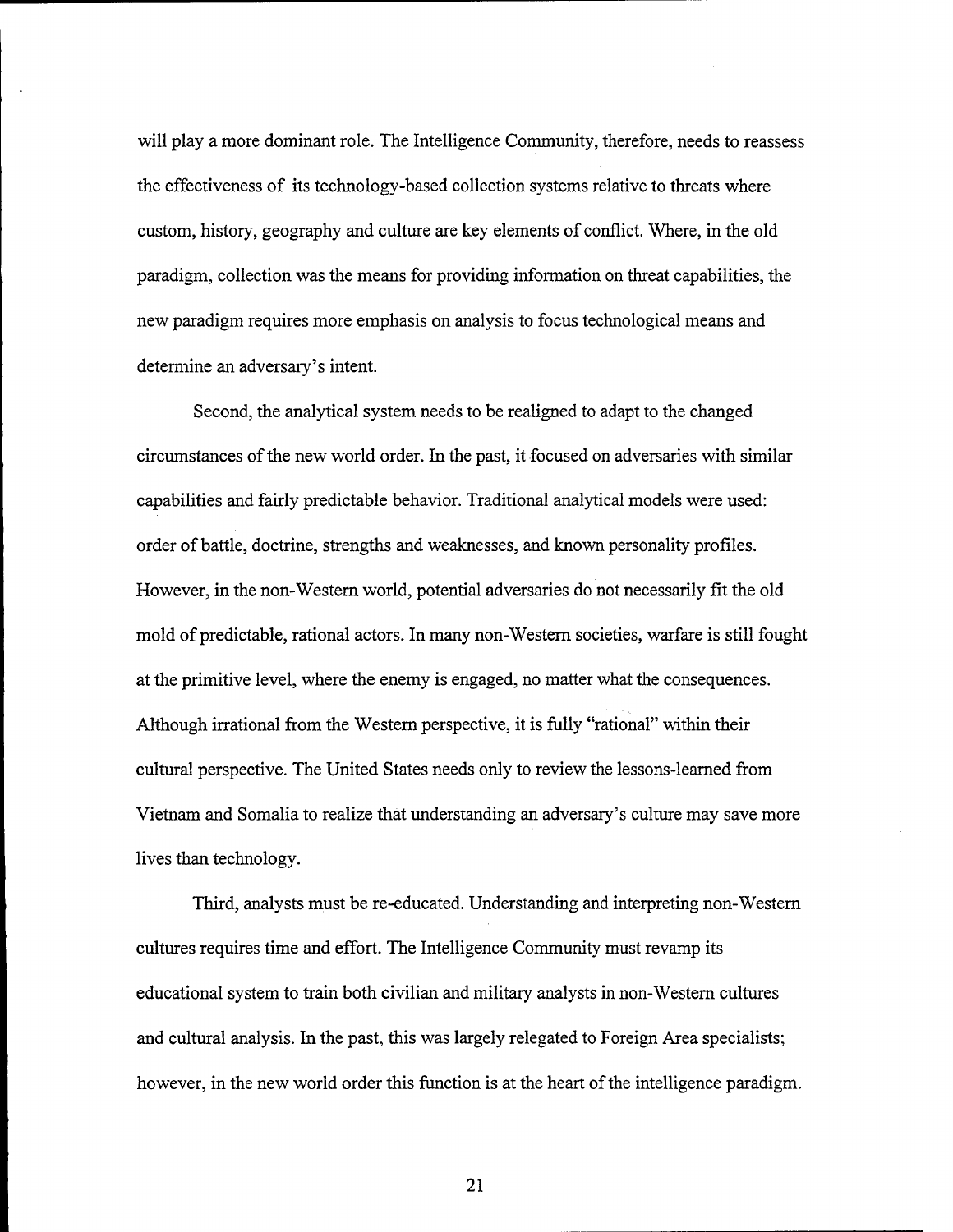Analysts must receive a period of immersion training in their respective cultures as the means to fully comprehend the cultural disparities. For the short term, there is a pool of subject matter experts among the academia, in agencies and "think tanks," and even in the retired sector. Analysts with acceptable levels of expertise can't be developed in the short term. Education and training requires a long term commitment. In the interim, the tremendous potential outside the military and government agencies should be maximized.

### *Conclusion*

The United States is an idealistic society founded in Western civilization and American exceptionalism. Americans want to believe that the rest of the world is a mirror image of themselves. This has not been true in the past, nor will it be true in the foreseeable hture. The American Intelligence Community, as an extension of this culture, holds up the same societal mirror and sees all others reflected in the Western image. To properly serve the nation, the Community must move past American ethnocentrism, shatter the cultural mirror, and interpret the world as it really is. Cultural influences, vastly different from those of the Western world, will motivate actions and intent on a global scale. Inherited hatreds, ancient feuds, and tribal jealousies will command the attention of the Western world. Non-Western leaders will emerge, embracing cultures spawned by authoritarian rule, religious dogma, tribal loyalties and anti-Western sentiments. With growing ethnic, religious and cultural tensions throughout many parts of the non-Western world, the Intelligence Community must accept that basic American concepts such as democracy, individualism, and peace do not define other cultures' perspectives. Instead, authority, collectivism, and a continuum of war, changing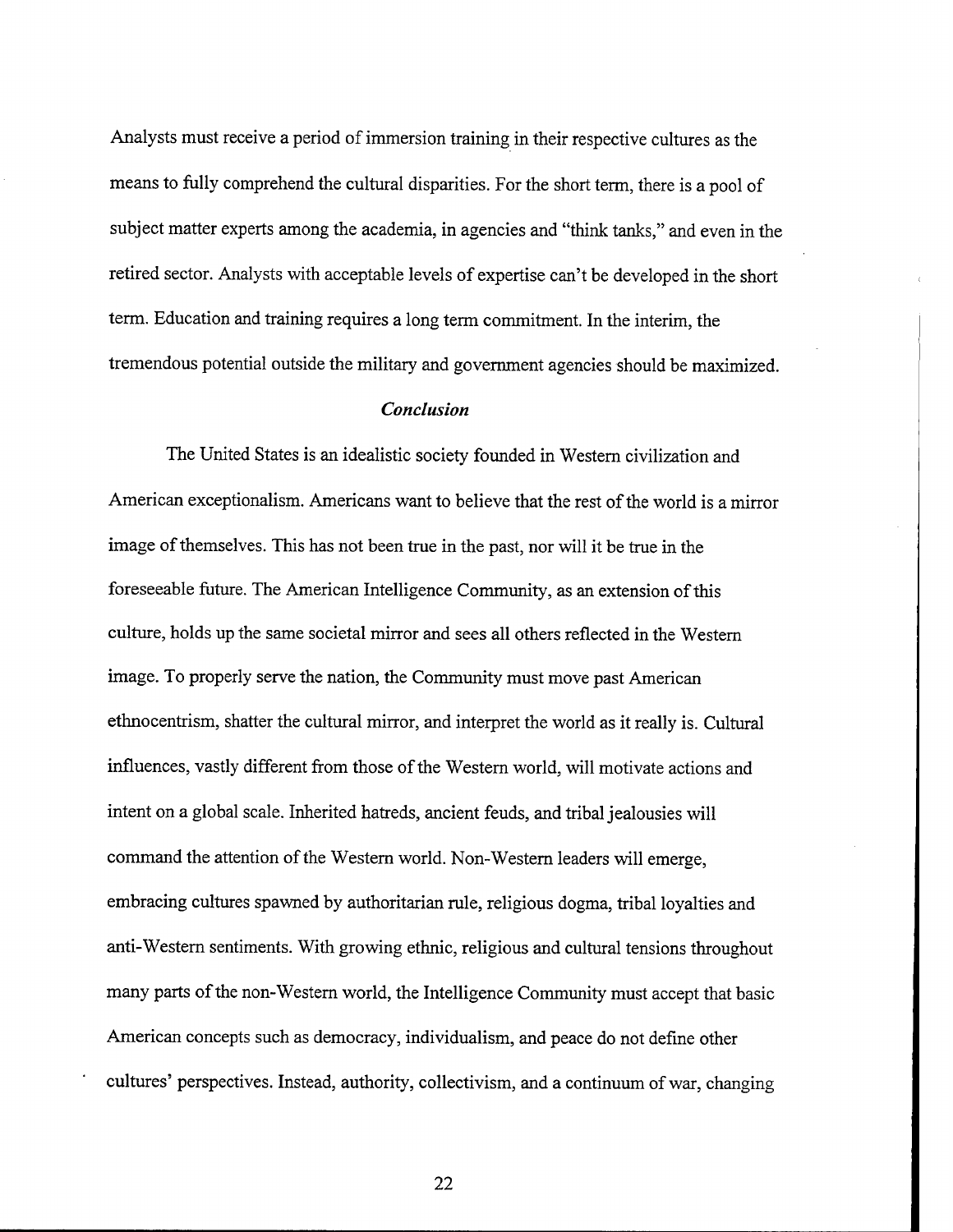only in scope, duration and intensity, characterize the non-Western perspective and offer the intelligence challenge of the future.

To meet this challenge, the Intelligence Community must redefine the existing paradigm. The United States cannot allow its technological superiority to create a "technological myopic view" of the world. It would be tragic for the United States, with its ability to measure capability to the nth degree, to miss the next Pearl Harbor or fail to perceive the real threat. Technology served Americans well in the Cold War and is essential to success in the new world order. However, in the new world order focusing technology and interpreting technological output will increasingly be defined by the ability to understand non-Western cultures. In this sense, the intelligence paradigm must be changed. As Sherman Kent recognized in 1949, intelligence leaders cannot know everything but must look to the future and see it as it is. "Armed with this knowledge the leaders of positive policy, may go forward assured at least that, if they fail, their failure will not be chargeable to their ignorance."<sup>38</sup>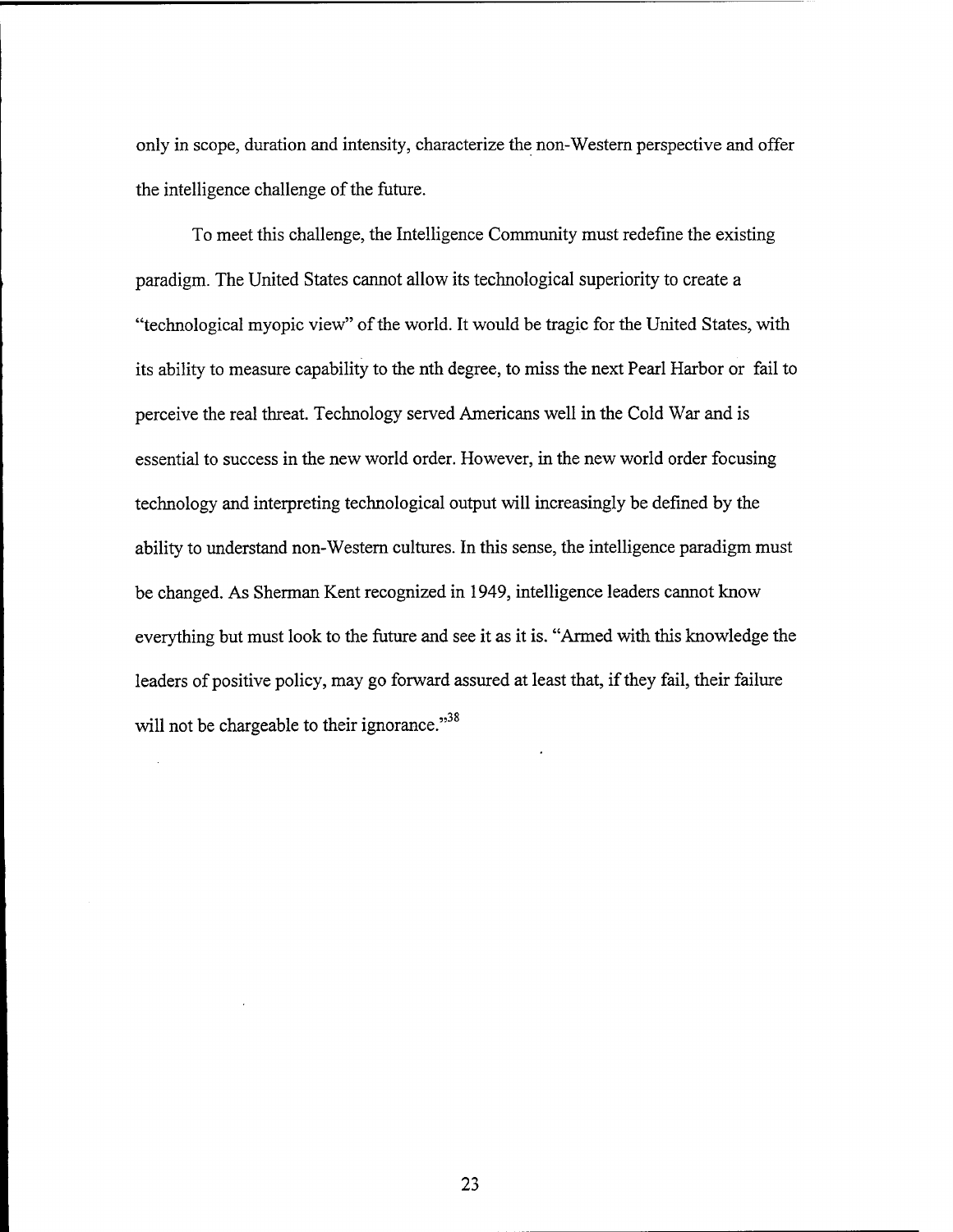### **ENDNOTES**

<sup>1</sup> Sherman Kent, Strategic Intelligence For American World Policy (Princeton, NJ: Princeton University Press, 1949), viii.

<sup>2</sup> Report of an Independent Task Force, "Making Intelligence Smarter: The Future of U.S. Intelligence," available from http://www.copi.com/articles/IntellRpt/cfr.html; Internet; accessed 3 Jan 97.

**<sup>3</sup>**Douglas H. Dearth, Strategic Intelligence: Theory and Application (Carlisle barracks, PA: U.S. Army War College, 1991), 101.

<sup>4</sup>D. Banerjee, "A New World Order: Trends for the Future," Asian Defence Journal (June, 1995): 13.

<sup>5</sup>Ralph Peters, "The Culture of Future Conflict," Parameters 4, no. 4 (Winter 1995): 26.

<sup>6</sup>Samuel P. Huntington, The Clash of Civilizations and the Remaking of World Order (New York: Simon & Schuster, 1996), 46-47.

<sup>7</sup>Warren S. Hunsberger, ed., New Era in the Non-Western World (Ithaca, NY: Cornell University Press, 1957), 3-4.

<sup>8</sup> Alvin Z. Rubinstein, ed., Anti-Americanism in the Third World: Implications for U.S. Foreign Policy (New York: Praeger Publishers, 1985), 3.

<sup>9</sup> Huntington, 50.

<sup>10</sup> Barry M. Schultz, ed., Revolution & Political Change in the Third World (Boulder, CO: Lynne Rienner Publishers, Inc., 1990), 20.

<sup>11</sup> Richard J. Payne, The Clash With Distant Cultures: Values, Interests, and Force in American Foreign Policy (New York: New York State University Press, 1995), 7.

<sup>12</sup> Corinne Brown, Understanding Other Cultures (Englewood Cliffs, NJ: Prentice-Hall, 1963), 79.

<sup>13</sup> Payne, 22-23.

 $14$  Roy Godson, Intelligence Requirements for the 1990's (Washington: Lexington Books, 1989), 81.

<sup>15</sup> Howard J. Wiarda, Ethnocentrism in Foreign Policy: Can We Understand The Third World? (Washington: Institute for Public Policy Research, 1985), 1.

 $16$ Payne, 17.

 $17$ Harold P. Ford, Estimative Intelligence (Lanham, MD: University Press of America, Inc., 1993), 17.

<sup>18</sup> Henry Kissinger, Diplomacy (New York: Simon & Schuster, 1994), 480-481.

<sup>19</sup> Loren Baritz, Backfire (New York: William Morrow and Company, Inc., 1985), 137.

 $20$  Ibid., 137.

 $^{21}$ Ibid., 325.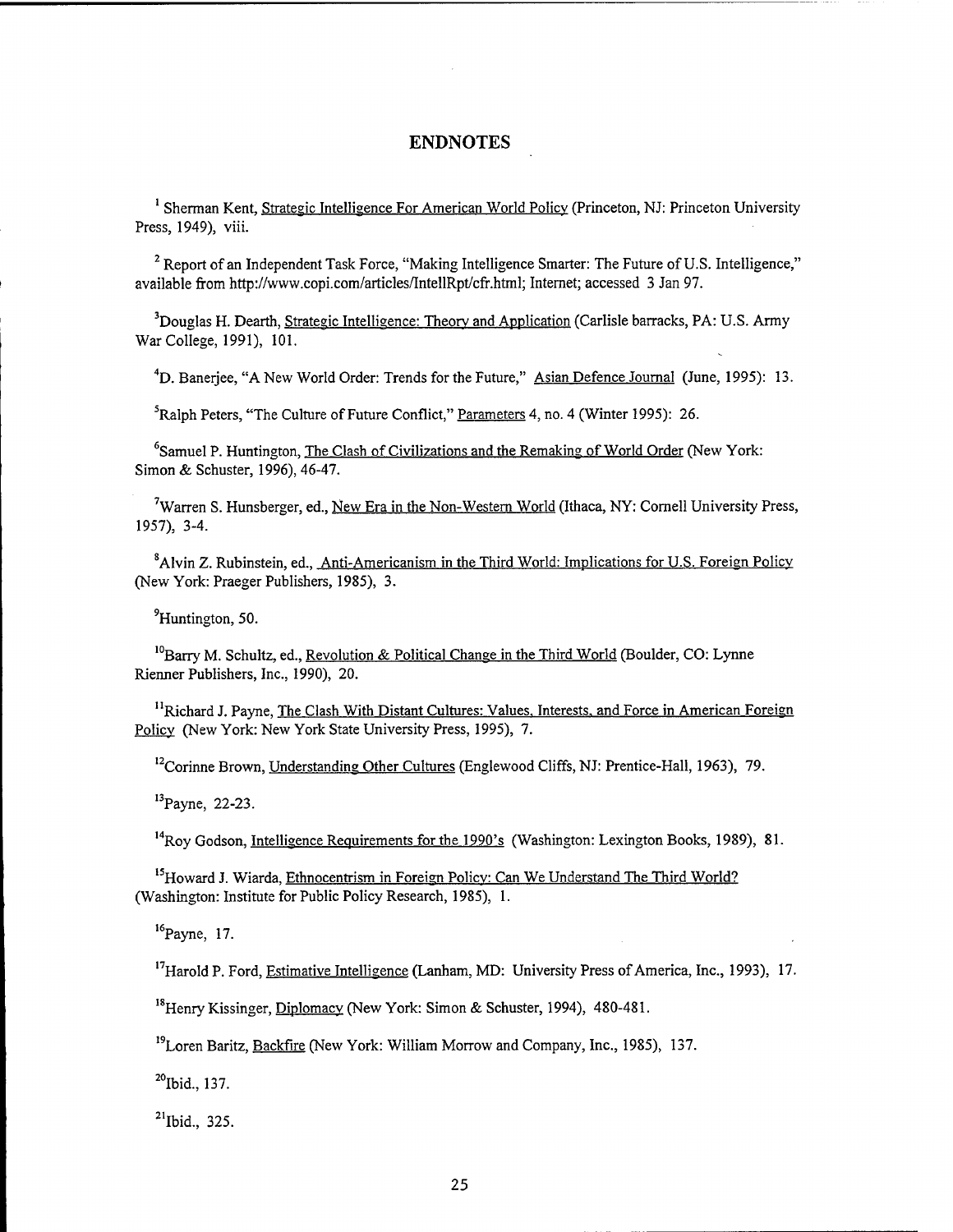$^{22}$ Ibid., 281.

 $^{23}$ Paul M. Belbutowski, "Strategic Implications of Cultures in Conflict," Parameters, 26, no. 1 (Spring 1996): 39.

**<sup>24</sup>**David Pryce-Jones, The Closed Circle: An Interpretation of the Arabs (New York: Harper Perennial, 1989), 29.

 $^{25}$ Peters, 36.

 $26$ Adda B. Bozeman, Strategic Intelligence & Statecraft (Washington: Brassey's, 1992), 63.

**<sup>27</sup>**Ibid., 27.

**<sup>28</sup>**Ibid., 199.

<sup>29</sup> Belbutowski, 36.

**<sup>30</sup>**Schultz, 20.

**<sup>3</sup><sup>1</sup>**Payne, 24.

**<sup>32</sup>**Ibid., 14.

<sup>33</sup>The Senate Select Committee On Intelligence and The Senate Armed services Committee On Intelligence, Global Threats and Challenges to the United States and It's Interests Abroad, 6 February 1997, 3.

**<sup>34</sup>**Ibid., 4.

<sup>35</sup> Strategic Assessment 1996: "Intelligence"; available from http://www.ndu.edu/ndu/inss/sa96/sa96ch06.ntml; Internet; accessed 23 Dec 96.

<sup>36</sup> The White House, A National Security Strategy of Engagement and Enlargement, February 1996 (Washington, D.C.: GPO, 1996), 4.

**<sup>37</sup>**Jeffrey B. White, "Some Thoughts on Irregular Warfare"; available from http://www.odci.gov/csi/studeis/96unclas/iregular.htm; Internet; accessed, 23 Dec 96.

**<sup>38</sup>**Kent, *6*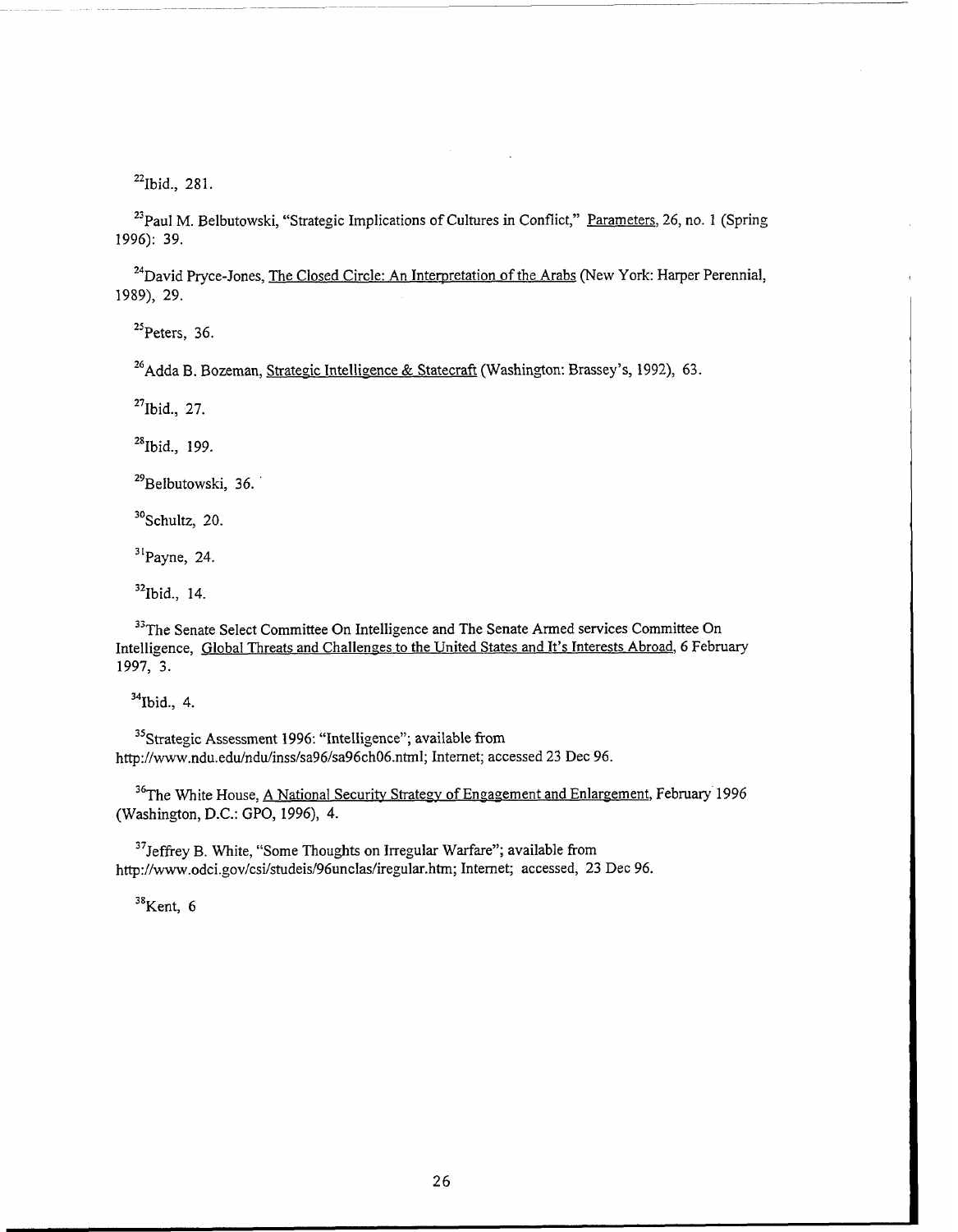#### **BIBLIOGRAPHY**

Banerjee, D. "A New World Order." Asian Defence Journal (June 1995): 13-19.

Baritz, Loren. Backfire. New York: William Morrow and Co., 1985.

- Belbutowski, Paul M. "Strategic Implications of Cultures in Conflict." Parameters, Vol. XYVI, no. 1 (Spring 1996): 36-39.
- Bozeman, Adda B. Strategic Intelligence & Statecraft. Washington: Brassey's, 1992.
- Brown, Corrine. Understanding Other Cultures. Englewood Cliffs: Prentice-Hall, 1963.
- Chomsky, Noam. World Orders Old and New. New York: Columbia University Press, 1994.
- Codevilla, Angelo. Informing Statecraft: Intelligence for a New Century. New York: The Free Press, 1992.
- Dean, Vera Michaels. The Nature of the Non-Western World. New York: The New American Library of World Literature, 1957.
- Dearth, Douglas H. Strategic Intelligence: Theory and Apdication. Carlisle, PA: U.S. Army War College, 1991.
- Ford, Harold P. Estimative Intelligence. Lanham, MD: University Press of America, Inc., 1993.
- Godson, Roy. Intelligence Requirements for the 1990's. Washington: Lexington Books, 1989.
- Griffith, Samuel B. Sun TZU: The **Art** of War. London: Oxford University Press, 1963.
- Gulick, Sidney Lewis. The East and West. Rutland, VT: Charles E. Tuttle CO., 1962.

Halbertstam, David. The Next Century. New York: Avon Books, 1992.

Hofstede, Geert. Cultures and Organizations: Software of the Mind. New York: McGraw-Hill, 1997.

Hourani, Albert. A History of the Arab Peoples. New York: Warner Books, 1991,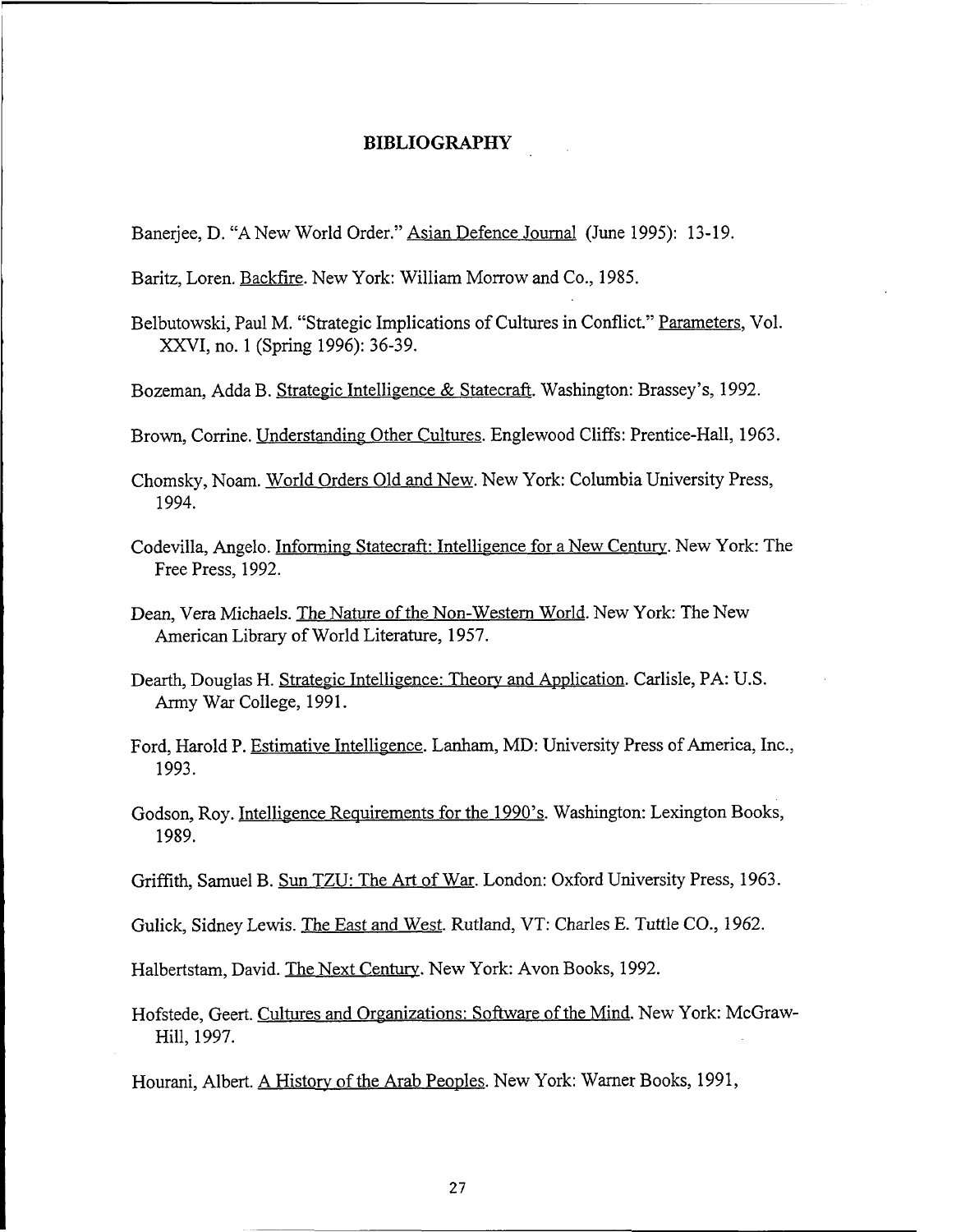- Hunsberger, Warren S., ed. New Era in the Non-Western World. Ithaca, NY: Cornell University press, 1957.
- Huntington, Samuel P. The Clash of Civilizations and the Remaking of World Order. New York: Simon & Schuster, 1996.

Kaplan, Robert D. The Ends of the Earth. New York: Random House, 1996.

- Kennan, George F. At A Century's Ending: Reflections 1982-1995. New York: W.W. Norton & Co., 1996.
- Kennedy, Paul. The Rise and Fall of the Great Powers. New York: Vintage Books, 1987.
- Kent, Sherman. Strategic Intelligence For American World Policy. Princeton, NJ: Princeton University Press, 1949.
- Kissinger, Henry. Diplomacy. New York: Simon & Schuster, 1994.
- Laqueur, Walter. A World of Secrets. New York: BasicBooks, 1985.
- Lawrence, T.E. Seven Pillars of Wisdom: A Triumph. New York: Anchor Books, 1926.
- Naisbitt, John and Aburdene, Patricia. Megatrends 2000: New Directions For Tomorrow. New York: Avon Books, 1990.
- Payne, Richard J. The Clash With Distant Cultures: Values, Interests, and Force in American Foreign Policy. New York: State of New York Press, 1995.
- Peters, Ralph. "The Culture of Future Conflict." Parameters 26, no. 4 (Winter 1995): 26-36.
- Platt, Washington. Strategic Intelligence Production. New York: Frederick A. Praeger Publishers, 1957.
- Pfaff, William. The Wrath of Nations: Civilization and the Furies of Nationalism. New York: Simon & Schuster, 1993.
- Pryce-Jones, David. The Closed Circle: An Interpretation of the Arabs. New York: Harper Perennial, 1989.
- Report of an Independent Task Force. Making Intelligence Smarter. http://www.copi.com/articles/IntellRpt/cfr.html. 3 January 1997.
- Report of the Twentieth Century Fund Task Force on the Future of U.S. Intelligence. In From The Cold. New York: Twentieth Century Fund Press, 1996.